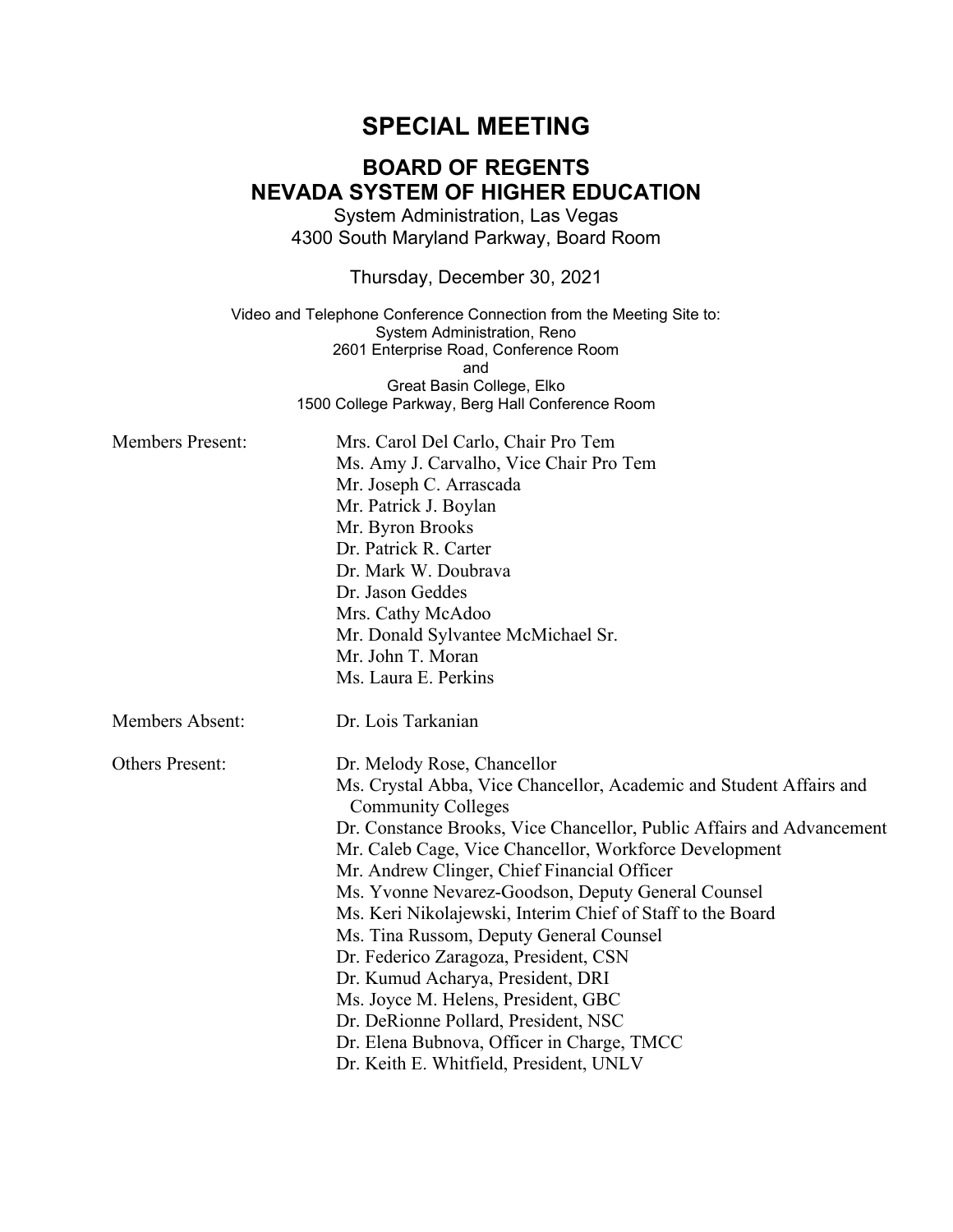Others Present: *(Continued)*

Mr. Brian Sandoval, President, UNR Dr. J. Kyle Dalpe, Officer in Charge, WNC

Faculty senate chairs in attendance were: Dr. Julian Smit, CSN; Mr. Kevin Seipp, GBC; Dr. Samantha Jewell, NSC; Ms. Shannon Sumpter, UNLV; Dr. Amy Pason, UNR; and Mr. Jim Strange, WNC. Student body presidents in attendance were: Mr. Zachary Johnigan, ASCSN President, CSN; Ms. Darian Richards, SGA President, TMCC; Ms. Caren Yap, CSUN President, UNLV; Ms. Nicole Thomas, GPSA President, UNLV; and Mr. Austin Brown, ASUN President, UNR.

Vice Chair Pro Tem Carvalho called the meeting to order at 6:01 p.m. with all members present except Regents Moran and Tarkanian. Vice Chair Pro Tem Carvalho led the Pledge of Allegiance and provided the Land Acknowledgment.

Regent Moran entered the meeting.

Vice Chair Pro Tem Carvalho welcomed the Regents, Chancellor, Cabinet, Presidents, Faculty, staff, and the public to the meeting. She shared the purpose and background for today's special meeting. The agenda items are related to the NSHE employee COVID-19 vaccine mandate and the NSHE student COVID-19 vaccine mandate. On October 20, 2021, the Nevada Board of Health issued an emergency regulation to mandate that all students at any NSHE institution be required to receive the COVID-19 vaccination before attending classes for the Spring 2022 semester. The Board of Health based its decision upon medical and scientific expertise, recommendations by the NSHE COVID-19 Task Force, and the Governor's COVID-19 Medical Advisory team. As a result of the emergency directive, NSHE institutions required all students to provide proof of a vaccine series before registering for classes in Spring 2022. The emergency regulation of the Board of Health was only effective for 120 days, at which time the Board of Health was required to adopt the provision as a permanent regulation. The legal process to adopt a permanent regulation requires the review and approval of the Nevada Legislative Commission. On December 21, 2021, the Board of Health presented the proposed permanent regulation to the Legislative Commission. The Legislative Commission declined to authorize the permanent regulation in a split vote. As a result, state law no longer mandated a student COVID-19 vaccination to attend an NSHE institution. Consequently, Chancellor Rose directed the institutions to release any holds on student registrations for failure to receive the vaccination, and non-vaccinated students began registering for the Spring 2022 semester. Simultaneously, the Board of Regents took up the issue of mandatory employee COVID-19 vaccinations. On September 30, 2021, the Board of Regents adopted an emergency amendment to the NSHE Code to impose a mandatory employee COVID-19 vaccination as a condition of employment. It was only effective for 120 days as an emergency provision unless the Board voted to make the provisions permanent. Employees who did not comply with the vaccine requirement under Code provisions on or before December 1, 2021, were notified that their employment would terminate effective December 31, 2021. On December 3, 2021, the Board made the provisions permanent.

The Board of Regents *Handbook* requires the Board Chair to call a special meeting upon at least five Regents' written request. Upon the determination of the Legislative Commission on December 21, 2021, not to make permanent the regulations of the Board of Health regarding the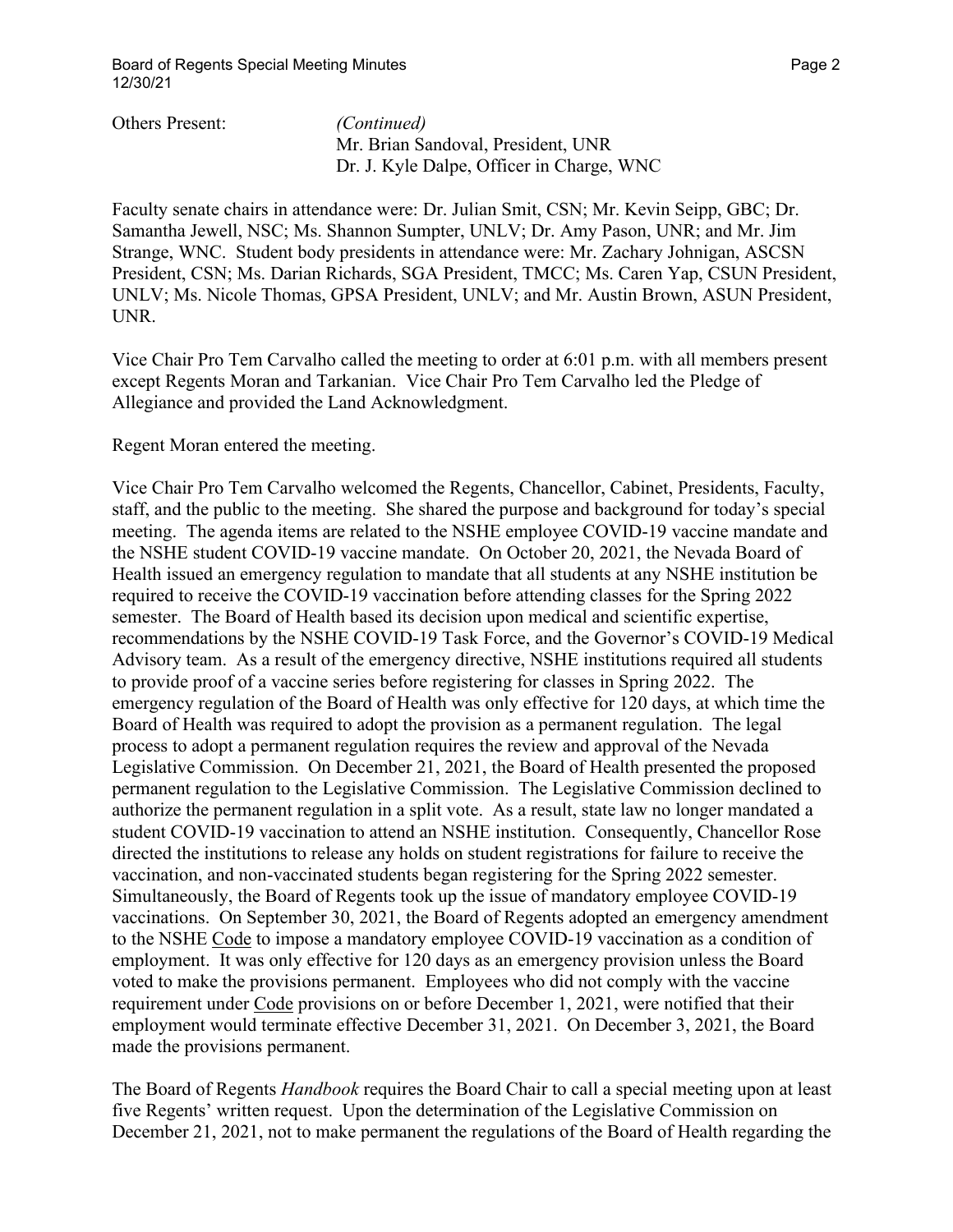student COVID-19 mandate, the Board's Interim Chief of Staff received a request for a special meeting from Regents Boylan, Brooks, Carter, McAdoo, and Perkins to reconsider the Board's now permanent employee COVID-19 vaccine requirement. Given the pending employee terminations effective December 31, 2021, and concerns regarding whether there may be implications to the employee policy based upon the termination of the student mandate, the Board will consider whether to maintain, repeal or amend as an emergency measure the now permanent employee COVID-19 vaccine mandate policy. In addition, the Board of Regents will consider whether to take a formal position in support of a mandatory student vaccine by authorizing the Chancellor, in consultation with the Chair Pro Tem, to issue a Letter of Support to the government entities with authority over the matter.

## 1. Information Only – Public Comment

Vice Chair Pro Tem Carvalho stated more than 400 written/voicemail public comments were received and will be included with the permanent record and provided to the Regents.

Kent Ervin provided the "Petition for Safe NSHE Campuses," an open petition by faculty, staff, students, and family members of NSHE sponsored by the Nevada Faculty Alliance with over 3,386 signatures in favor of continued vaccination requirements for students and employees and other measures recommended by public health experts.

The following individuals spoke in favor of the student and/or employee vaccine mandates:

- $\triangleright$  Kyla Bell
- $\triangleright$  Mia Bruce
- $\triangleright$  Nathan Bugash
- $\triangleright$  Olivia Cheche
- $\triangleright$  Isabel Ferguson
- $\triangleright$  Jiego Lim
- $\triangleright$  Abe Lugo
- $\triangleright$  Alexis Marin
- Laura Naumann
- $\triangleright$  Abby Pike
- Robert Resnik
- $\triangleright$  Rev Ruiz
- $\triangleright$  Shannon Sumpter
- $\triangleright$  Sofia Takhtadjian
- $\triangleright$  Doug Unger
- Caren Yap

The following individuals spoke in opposition to the student and/or employee vaccine mandates:

- $\triangleright$  Ken Cavanaugh
- $\triangleright$  Janine Hansen
- Vernon Hatch
- $\triangleright$  Remington Longley
- $\triangleright$  Christina Sherbrook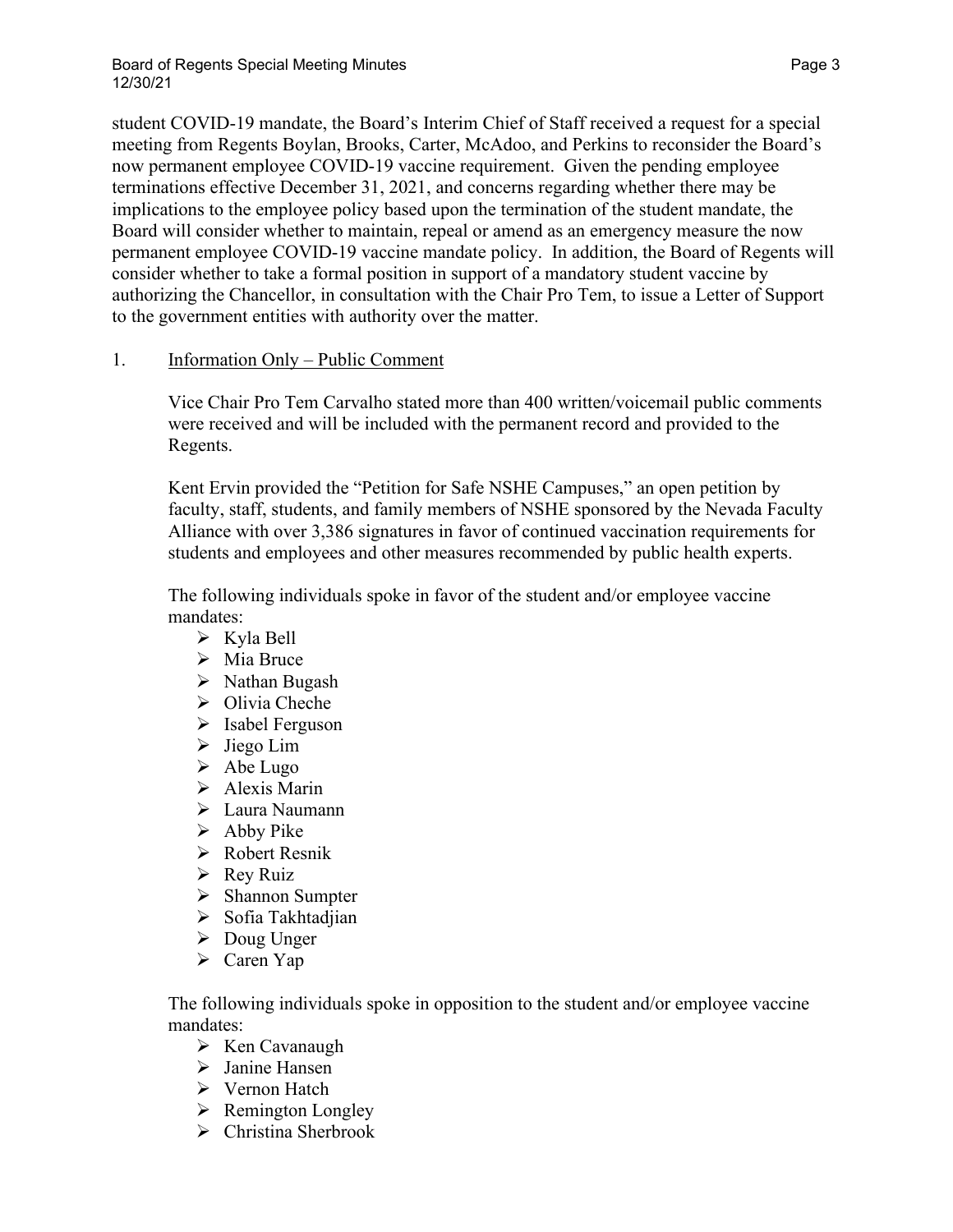The following individual provided first-hand experience of living in the dormitory while in a two-week lockdown for a person testing positive for COVID-19:

 $\triangleright$  Nathan Noble

The following individual provided CSN student body survey results, with 40 percent in opposition and 30 percent in favor of a mandatory student vaccine mandate:

 $\triangleright$  Zachary Johnigan

- Christian Abbo *(Abbo.Christian12.30.21 on file in the Board Office.)*
- Natasha Adams *(Adams.Natasha12.30.21 on file in the Board Office.)*
- Leah Alegre *(Alegre.Leah12.30.21 on file in the Board Office.)*
- Madison Alexander *(Alexander.Madison12.30.21 on file in the Board Office.)*
- Christine Alquisada *(Alquisada.Christine12.30.21 on file in the Board Office.)*
- Kyleigh Ancheta *(Ancheta.Kyleigh12.30.21 on file in the Board Office.)*
- Jasryn Alexa Arce *(Arce.JasrynAlexa12.30.21 on file in the Board Office.)*
- Vanessa Aponte *(Aponte.Vanessa12.30.21 on file in the Board Office.)*
- Mikal Armstrong *(Armstrong.Mikal12.30.21 on file in the Board Office.)*
- Alexa Arzadon *(Arzadon.Alexa12.30.21 on file in the Board Office.)*
- Kelsi Aspray *(Aspray.Kelsi12.30.21 on file in the Board Office.)*
- Leena Atout *(Atout.Leena12.30.21 on file in the Board Office.)*
- Mackenzie Baack *(Baack.Mackenzie12.30.21 on file in the Board Office.)*
- Ryuma Barnes *(Barnes.Ryuma12.30.21 on file in the Board Office.)*
- Chloe Barraza *(Barraza.Chloe12.30.21 on file in the Board Office.)*
- Joyce Barros *(Barros.Joyce12.30.21 on file in the Board Office.)*
- Alexander Batter *(Batter.Alexander12.30.21 on file in the Board Office.)*
- Arianna Beasley *(Beasley.Arianna12.30.21 on file in the Board Office.)*
- Wolfgang Bein *(Bein.Wolfgang12.30.21 on file in the Board Office.)*
- Kyla Bell *(Bell.Kyla12.30.21 on file in the Board Office.)*
- Victoria Bell *(Bell.Victoria12.30.21 on file in the Board Office.)*
- Abby Bennett *(Bennett.Abby12.30.21 on file in the Board Office.)*
- Brittney Benton *(Benton.Brittney12.30.21 on file in the Board Office.)*
- Zachary Billot *(Billot.Zachary12.30.21 on file in the Board Office.)*
- Bryan Blankenfield *(Blakenfield.Bryan12.30.21 on file in the Board Office.)*
- Zelalem Bogale *(Bogale.Zelalem12.30.21 on file in the Board Office.)*
- Jeffrey Bono *(Bono.Jeffrey12.30.21 on file in the Board Office.)*
- Gregory Botting *(Botting.Gregory12.30.21 on file in the Board Office.)*
- Catherine Bourn *(Bourn.Catherine12.30.21 on file in the Board Office.)*
- Gregory S. Brown *(Brown.GregoryS12.30.21 and Brown.GregoryS(2)12.30.21 on file in the Board Office.)*
- Hunter Brown *(Brown.Hunter12.30.21 on file in the Board Office.)*
- Paul Buck *(Buck.Paul12.30.21 and Buck.Paul(2)12.30.21 on file in the Board Office.)*
- Mikayla Burton *(Burton.Mikayla12.30.21 on file in the Board Office.)*
- Abigail Cabrera *(Cabrera.Abigail12.30.21 on file in the Board Office.)*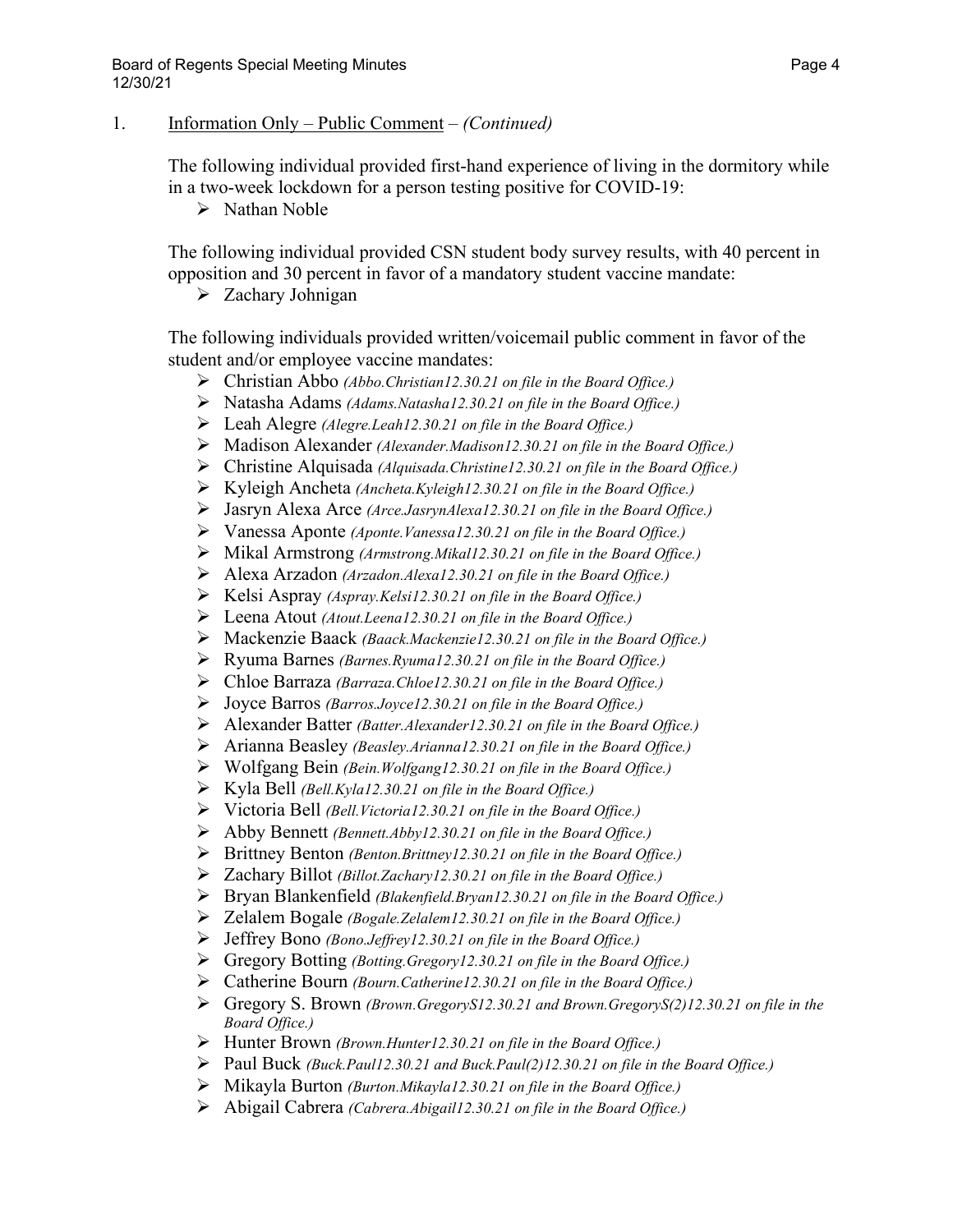- Pam Call *(Call.Pam12.30.21 on file in the Board Office.)*
- Isaac Carpenter *(Carpenter.Isaac12.30.21 on file in the Board Office.)*
- Dominick Cassese *(Cassese.Dominick12.30.21 on file in the Board Office.)*
- Michael Castaneda *(Castaneda.Michael12.30.21 on file in the Board Office.)*
- Harmony Castiglione *(Castiglione.Harmony12.30.21 on file in the Board Office.)*
- Daniel Castillo *(Castillo.Daniel12.30.21 on file in the Board Office.)*
- Elsie Childress *(Childress.Elsie12.30.21 on file in the Board Office.)*
- Anna Childs *(Childs.Anna12.30.21 on file in the Board Office.)*
- Deirdre Chong *(Chong.Deirdre12.30.21 on file in the Board Office.)*
- Steven Cohen *(Cohen.Steven12.30.21 on file in the Board Office.)*
- Cherisa Conway *(Conway.Cherisa12.30.21 on file in the Board Office.)*
- Ian Cook *(Cook.Ian12.30.21 on file in the Board Office.)*
- Joseph Cook *(Cook.Joseph12.30.21 on file in the Board Office.)*
- David Cooper *(Cooper.David12.30.21 on file in the Board Office.)*
- Liana Cortez *(Cortez.Liana12.30.21 on file in the Board Office.)*
- Mallisa Crapoff *(Crapoff.Mallisa12.30.21 on file in the Board Office.)*
- Amy Crosley *(Crosley.Amy12.30.21 on file in the Board Office.)*
- Connor Dandridge *(Dandridge.Connor12.30.21 on file in the Board Office.)*
- Ruth Daniel *(Daniel.Ruth12.30.21 on file in the Board Office.)*
- Taylor Daniels *(Daniels.Taylor12.30.21 on file in the Board Office.)*
- Vianne Daniels *(Daniels.Vianne12.30.21 on file in the Board Office.)*
- John David *(David.John12.30.21 on file in the Board Office.)*
- Greta de Jong *(deJong.Greta12.30.21 on file in the Board Office.)*
- Elena De La Paz *(DeLaPaz.Elena12.30.21 on file in the Board Office.)*
- Brandon Denney *(Denney.Brandon12.30.21 on file in the Board Office.)*
- Ulyses Dorantes *(Dorantes.Ulyses12.30.21 on file in the Board Office.)*
- Conner Doyle *(Doyle.Conner12.30.21 on file in the Board Office.)*
- Eamon Dwyer *(Dwyer.Eamon12.30.21 on file in the Board Office.)*
- Lauryn Shayne Dy *(Dy.LaurynShayne12.30.21 on file in the Board Office.)*
- Rachel Kim *(Kim.Rachel12.30.21 on file in the Board Office.)*
- Michael Edmonds *(Edmonds.Michael12.30.21 on file in the Board Office.)*
- Kent Ervin *(Ervin.Kent12.30.21 on file in the Board Office.)*
- Haley Estipona *(Estipona.Haley12.30.21 on file in the Board Office.)*
- Ziheng Fang *(Fang.Ziheng12.30.21 on file in the Board Office.)*
- Odalys Farias *(Farias.Odalys12.30.21 on file in the Board Office.)*
- Skylar Fido *(Fido.Skylar12.30.21 on file in the Board Office.)*
- Julio B. Figueroa *(Figueroa.JulioB12.30.21 on file in the Board Office.)*
- Harper Floyd *(Floyd.Harper12.30.21 on file in the Board Office.)*
- Parker Franklin *(Franklin.Parker12.30.21 on file in the Board Office.)*
- Savannah Franklin *(Franklin.Savannah12.30.21 on file in the Board Office.)*
- Shaun Franklin-Sewell *(Franklin-Sewell.Shaun12.30.21 on file in the Board Office.)*
- Jaiden Gaddy *(Gaddy.Jaiden12.30.21 on file in the Board Office.)*
- Susana Galindo *(Galindo.Susana12.30.21 on file in the Board Office.)*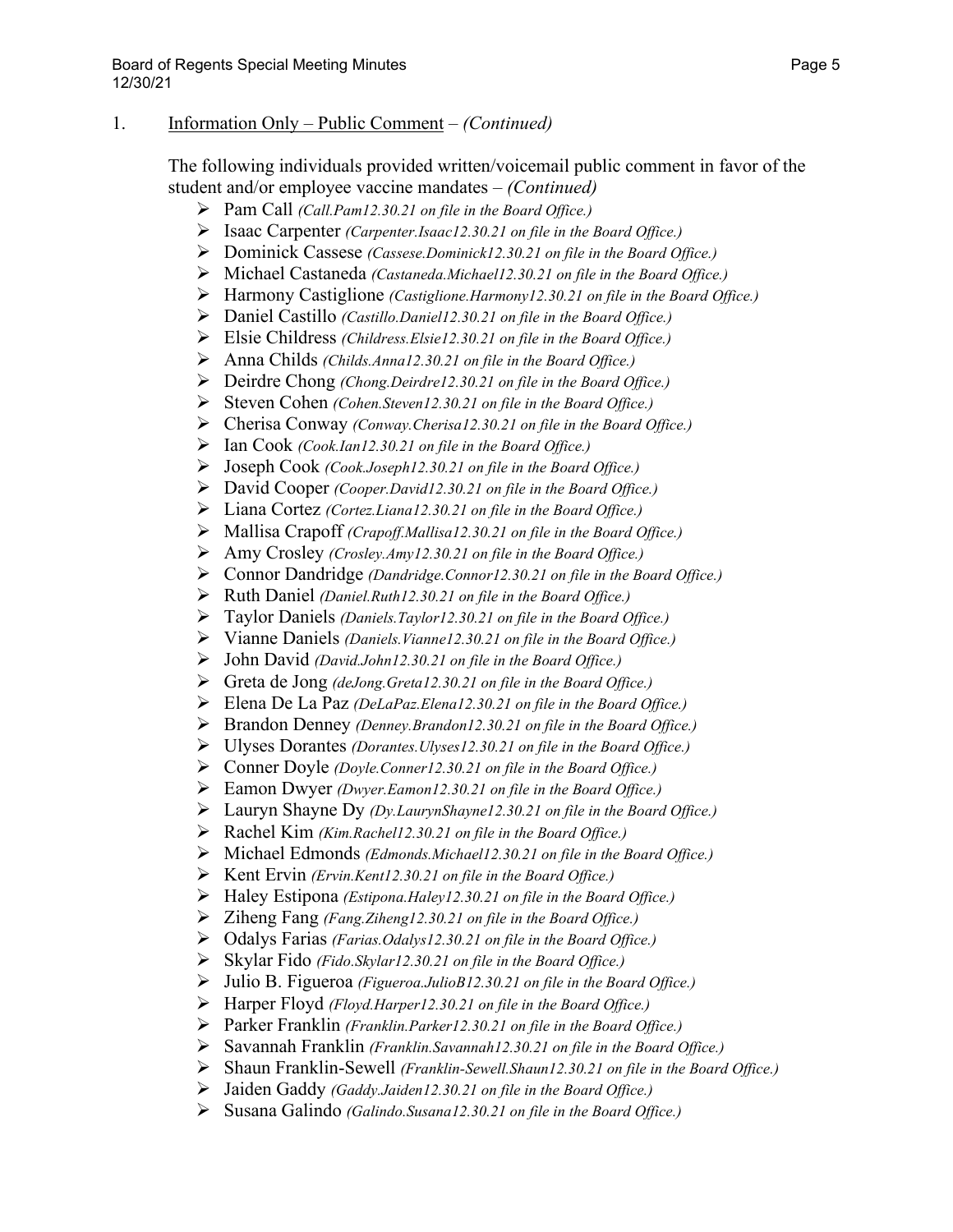- Rachel Gamberg *(Gamberg.Rachel12.30.21 on file in the Board Office.)*
- Samantha Gannon *(Gannon.Samantha12.30.21 on file in the Board Office.)*
- Charlene Gassett *(Gassett.Charlene12.30.21 on file in the Board Office.)*
- Caitlin Gatchalian *(Gatchalian.Caitlin12.30.21 on file in the Board Office.)*
- Nezarnebuchad Gatchalian *(Gatchalian.Nezarnebuchad12.30.21 on file in the Board Office.)*
- Audrey George *(George.Audrey12.30.21 on file in the Board Office.)*
- Tyler Gibbons *(Gibbons.Tyler12.30.21 on file in the Board Office.)*
- Katie Gilbertson *(Gilbertson.Katie12.30.21 on file in the Board Office.)*
- Carver Goldstein *(Goldstein.Carver12.30.21 on file in the Board Office.)*
- Erich Goldstein *(Goldstein.Erich12.30.21 on file in the Board Office.)*
- Kayleen Gonzaga *(Gonzaga.Kayleen12.30.21 on file in the Board Office.)*
- Janerah Gonzales *(Gonzales.Janerah12.30.21 on file in the Board Office.)*
- Mariana Gonzalez *(Gonzalez.Mariana12.30.21 on file in the Board Office.)*
- Katherine Gould *(Gould.Katherine12.30.21 on file in the Board Office.)*
- Colin Grudzien *(Grudzien.Colin12.30.21 on file in the Board Office.)*
- Joann Gutschick *(Gutschick.Joann12.30.21 on file in the Board Office.)*
- Martin Hackett *(Hackett.Martin12.30.21 on file in the Board Office.)*
- Jason Halim *(Halim.Jason12.30.21 on file in the Board Office.)*
- Jordyan Hansen *(Hansen.Jordyan12.30.21 on file in the Board Office.)*
- Nadia Harrara *(Harrara.Nadia12.30.21 on file in the Board Office.)*
- Colleen Harrington *(Harrington.Colleen12.30.21 on file in the Board Office.)*
- Anna Harshaw *(Harshaw.Anna12.30.21 on file in the Board Office.)*
- Anna Hartman *(Hartman.Anna12.30.21 on file in the Board Office.)*
- Abigale Hennings *(Hennings.Abigale12.30.21 on file in the Board Office.)*
- Alberto Hernandez *(Hernandez.Alberto12.30.21 on file in the Board Office.)*
- Anamia Hernandez *(Hernandez.Anamia12.30.21 on file in the Board Office.)*
- Rachel M. Herzl-Betz *(Rachel M. Herzl-Betz12.30.21 on file in the Board Office.)*
- Dominique Hlavac *(Hlavac.Dominique12.30.21 on file in the Board Office.)*
- Kathryn Hodges *(Hodges.Kathryn12.30.21 on file in the Board Office.)*
- Emma Hoffman *(Hoffman.Emma12.30.21 on file in the Board Office.)*
- Teresa Hruby *(Hruby.Teresa12.30.21 on file in the Board Office.)*
- Ell Hudgens *(Hudgens.Ell12.30.21 on file in the Board Office.)*
- Paul Hurtado *(Hurtado.Paul12.30.21 on file in the Board Office.)*
- Michelle Anne Abrina Inocencio *(Inocencio.MichellAnneAbrina12.30.21 on file in the Board Office.)*
- Destiny Iwuajoku *(Iwuajoku.Destiny12.30.21 on file in the Board Office.)*
- Ricky Jiang *(Jiang.Ricky12.30.21 on file in the Board Office.)*
- Noel Johnson *(Johnson.Noel12.30.21 on file in the Board Office.)*
- Margaret Johnston *(Johnston.Margaret12.30.21 on file in the Board Office.)*
- Michael Kagan *(Kagan.Michael12.30.21 on file in the Board Office.)*
- Sukhanjot Kaur *(Kaur.Sukhanjot12.30.21 on file in the Board Office.)*
- Sari Kawasaki *(Kawasaki.Sari12.30.21 on file in the Board Office.)*
- Annie G. Kendricks *(Kendricks.AnnieG12.30.21 on file in the Board Office.)*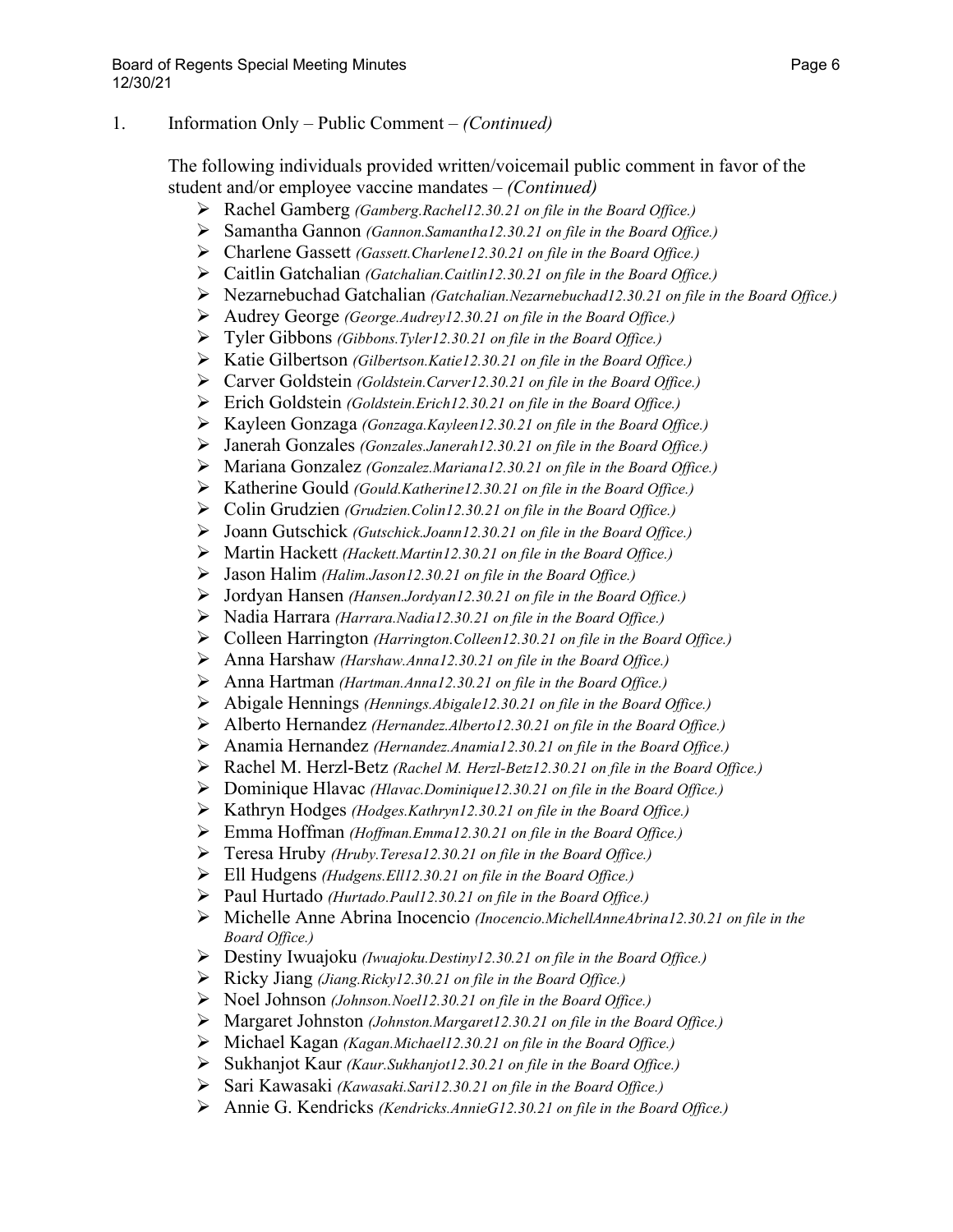- Logan Kennedy *(Kennedy.Logan12.30.21 on file in the Board Office.)*
- Jordyn Kenton *(Kenton.Jordyn12.30.21 on file in the Board Office.)*
- Rachel Kim *(Kim.Rachel12.30.21 on file in the Board Office.)*
- Rachel King *(King.Rachel12.30.21 on file in the Board Office.)*
- Joshua Knight *(Knight.Joshua12.30.21 on file in the Board Office.)*
- Joseph Kotlarsic *(Kotlarsic.Joseph12.30.21 on file in the Board Office.)*
- Austin J. Krehbiel *(Krehbiel.AustinJ12.30.21 on file in the Board Office.)*
- Carlos Lara *(Lara.Carlos12.30.21 on file in the Board Office.)*
- Suzanne Lara *(Lara.Suzanne12.30.21 on file in the Board Office.)*
- Shannon Larson *(Larson.Shannon12.30.21 on file in the Board Office.)*
- Nhi Le *(Le.Nhi12.30.21 on file in the Board Office.)*
- Sharica Lee *(Lee.Sharica12.30.21 on file in the Board Office.)*
- Christopher Lemke *(Lemke.Christopher12.30.21 on file in the Board Office.)*
- Noah Levrant *(Levrant.Noah12.30.21 on file in the Board Office.)*
- Jenifer Lissett *(Lissett.Jenifer12.30.21 on file in the Board Office.)*
- Marie LaCamera *(LaCamera.Marie12.30.21 on file in the Board Office.)*
- Joel Lopez *(Lopez.Joel12.30.21 on file in the Board Office.)*
- Melusi Mabaso *(Mabaso.Melusi12.30.21 on file in the Board Office.)*
- Timothy Malacarne *(Malacarne.Timothy12.30.21 on file in the Board Office.)*
- Orestes Marquetti *(Marquetti.Orestes12.30.21 on file in the Board Office.)*
- Shantal Marshall *(Marshall.Shantal12.30.21 on file in the Board Office.)*
- Ashley Melissa Martinez *(Martinez.AshleyMelissa12.30.21 on file in the Board Office.)*
- Marjorie Mauk *(Mauk.Marjorie12.30.21 on file in the Board Office.)*
- Carol Mauthe *(Mauthe.Carol12.30.21 on file in the Board Office.)*
- Syd May *(May.Syd12.30.21 on file in the Board Office.)*
- Regina McDade *(McDade.Regina12.30.21 on file in the Board Office.)*
- Valerie Medina *(Medina.Valerie12.30.21 on file in the Board Office.)*
- Miguel Mercado *(Mercado.Miguel12.30.21 on file in the Board Office.)*
- Kelsie Messineo *(Messineo.Kelsie12.30.21 on file in the Board Office.)*
- Sydney Messinger *(Messinger.Sydney12.30.21 on file in the Board Office.)*
- Mary Miller *(Miller.Mary12.30.21 on file in the Board Office.)*
- Zoey Mills *(Mills.Zoey12.30.21 on file in the Board Office.)*
- Dillon Mims *(Mims.Dillon12.30.21 on file in the Board Office.)*
- Melissa Miranda *(Miranda.Melissa12.30.21 on file in the Board Office.)*
- James Morrow *(Morrow.James12.30.21 on file in the Board Office.)*
- Susie Moss *(Moss.Susie12.30.21 on file in the Board Office.)*
- Emily Mussio *(Mussio.Emily12.30.21 on file in the Board Office.)*
- Jessica Mussio *(Mussio.Jessica12.30.21 on file in the Board Office.)*
- Leeann Nasrallah *(Nasrallah.Leeann12.30.21 on file in the Board Office.)*
- Laura Naumann *(Naumann.Laura12.30.21 on file in the Board Office.)*
- Patricia Nehilla *(Nehilla.Patricia12.30.21 on file in the Board Office.)*
- Lisa Ann *(Ann.Lisa12.30.21 on file in the Board Office.)*
- Alex Niehaus *(Niehaus.Alex12.30.21 on file in the Board Office.)*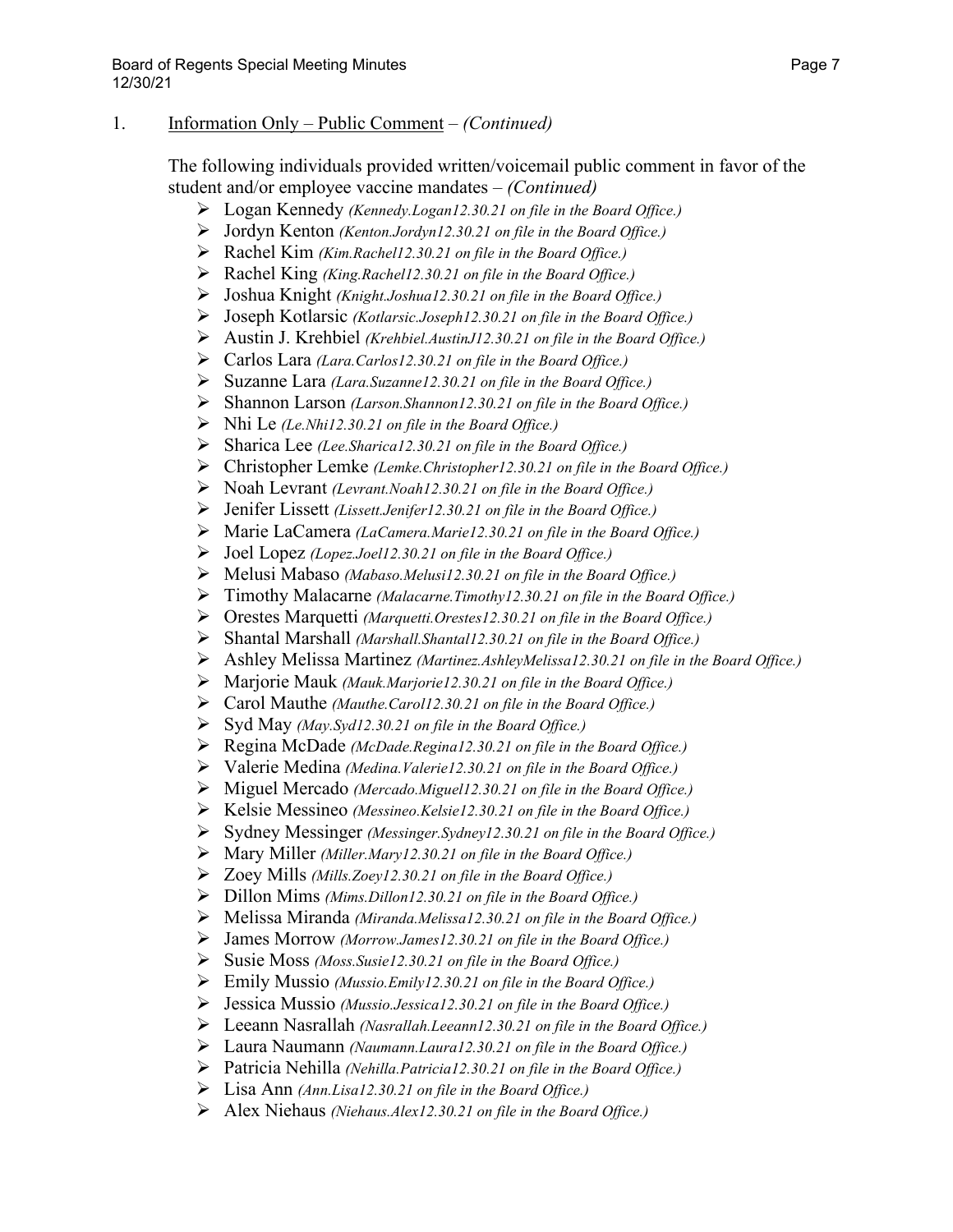- Jennifer Nguyen *(Nguyen.Jennifer12.30.21 on file in the Board Office.)*
- Jessica Nguyen *(Nguyen.Jessica12.30.21 on file in the Board Office.)*
- Daniel Okamura *(Okamura.Daniel12.30.21 on file in the Board Office.)*
- Denielle Oliva *(Oliva.Denielle12.30.21 on file in the Board Office.)*
- Tanya Ostorga *(Ostorga.Tanya12.30.21 on file in the Board Office.)*
- Joshua Padilla *(Padilla.Joshua12.30.21 on file in the Board Office.)*
- Catriona Palmer *(Palmer.Catriona12.30.21 on file in the Board Office.)*
- Joy Patrick *(Patrick.Joy12.30.21 on file in the Board Office.)*
- Rachel Perez Soto *(Soto.RachelPerez12.30.21 on file in the Board Office.)*
- Jackson Phadah *(Phadah.Jackson12.30.21 on file in the Board Office.)*
- Taylor Pierce *(Pierce.Taylor12.30.21 on file in the Board Office.)*
- Jacob Pinkney *(Pinkney.Jacob12.30.21 on file in the Board Office.)*
- Kristie Pitman *(Pitman.Kristie12.30.21 on file in the Board Office.)*
- Jessica Poeppelman *(Poeppelman.Jessica12.30.21 on file in the Board Office.)*
- Lilliana Posocco *(Posocco.Lilliana12.30.21 on file in the Board Office.)*
- Nick Pulito *(Pulito.Nick12.30.21 on file in the Board Office.)*
- Jose Ramirez *(Ramirez.Jose12.30.21 on file in the Board Office.)*
- Patrick Raskin *(Raskin.Patrick12.30.21 on file in the Board Office.)*
- Shelly Ray *(Ray.Shelly12.30.21 on file in the Board Office.)*
- Max Reese *(Reese.Max12.30.21 on file in the Board Office.)*
- Kurt Regner *(Regner.Kurt12.30.21 and Regner.Kurt(2)12.30.21 on file in the Board Office.)*
- Pili Reynozo *(Reynozo.Pili12.30.21 on file in the Board Office.)*
- David Rice *(Rice.David12.30.21 and Rice.David(2) on file in the Board Office.)*
- Michael Roew *(Roew.Michael12.30.21 on file in the Board Office.)*
- Carla Rose *(Rose.Carla12.30.21 on file in the Board Office.)*
- Emma Rosenstein *(Rosenstein.Emma12.30.21 on file in the Board Office.)*
- Todd Ruecker *(Ruecker.Todd12.30.21 on file in the Board Office.)*
- Emily Sawan *(Sawan.Emily12.30.21 and Sawan.Emily(2)12.30.21 on file in the Board Office.)*
- Caprice Schneider *(Schneider.Caprice12.30.21 on file in the Board Office.)*
- Lillian Scarbrough *(Scarbrough.Lillian12.30.21 on file in the Board Office.)*
- Yazmin Serrano *(Serrano.Yazmin12.30.21 on file in the Board Office.)*
- Donovan Scott *(Scott.Donovan12.30.21 on file in the Board Office.)*
- Mindy Scott *(Scott.Mindy12.30.21 on file in the Board Office.)*
- Muhammad Shamim *(Shamim.Muhammad12.30.21 on file in the Board Office.)*
- Noah Sholer *(Sholer.Noah12.30.21 on file in the Board Office.)*
- Danielle Siao *(Siao.Danielle12.30.21 on file in the Board Office.)*
- Zach Simms *(Simms.Zach12.30.21 on file in the Board Office.)*
- Holly Slear *(Slear.Holly12.30.21 on file in the Board Office.)*
- Samantha Smith *(Smith.Samantha12.30.21 on file in the Board Office.)*
- Steve Soltz *(Soltz.Steve12.30.21 on file in the Board Office.)*
- Jennifer Stiles *(Stiles.Jennifer12.30.21 on file in the Board Office.)*
- Emil Stoica *(Stoica.Emil12.30.21 on file in the Board Office.)*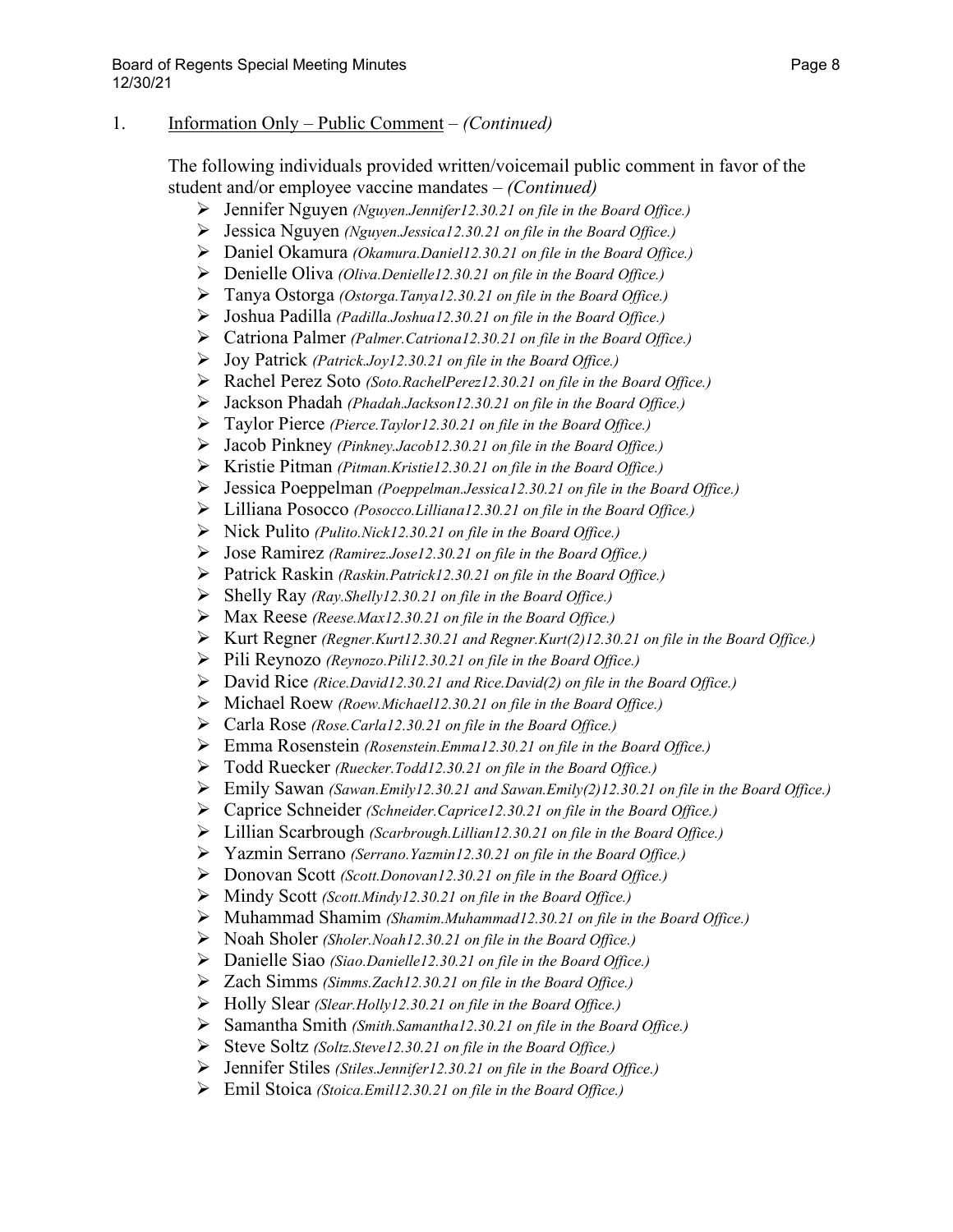The following individuals provided written/voicemail public comment in favor of the student and/or employee vaccine mandates – *(Continued)*

- Louise Marielle Suaybaguio *(Suaybaguio.LouiseMarielle12.30.21 on file in the Board Office.)*
- Sydney Szostek *(Szostek.Sydney12.30.21 on file in the Board Office.)*
- Annie Tan *(Tan.Annie12.30.21 on file in the Board Office.)*
- Jaden Tan *(Tan.Jaden12.30.21 on file in the Board Office.)*
- Zane Taylor *(Taylor.Zane12.30.21 on file in the Board Office.)*
- Nicole Thomas *(Thomas.Nicole12.30.21 on file in the Board Office.)*
- Kristian Thymianos *(Thymianos.Kristian12.30.21 on file in the Board Office.)*
- Sydney Tso *(Tso.Sydney12.30.21 on file in the Board Office.)*
- Thomas Tsunemoto *(Tsunemoto.Thomas12.30.21 on file in the Board Office.)*
- Doug Unger *(Unger.Doug12.30.21 on file in the Board Office.)*
- Alexis Urrieta *(Urrieta.Alexis12.30.21 on file in the Board Office.)*
- Erika Vaca Lopez *(Lopez.ErikaVaca12.30.21 on file in the Board Office.)*
- Ruby Valencia *(Valencia.Ruby12.30.21 on file in the Board Office.)*
- Jimena Amador Velasco *(Velasco.JimenaAmador12.30.21 on file in the Board Office.)*
- Shannen Velasco *(Velasco.Shannen12.30.21 on file in the Board Office.)*
- Ariel Vera-Castillo, Jr. *(VeraCastillo.Ariel12.30.21 on file in the Board Office.)*
- Samantha Wakil *(Wakil.Samantha12.30.21 on file in the Board Office.)*
- Li Wang *(Wang.Li12.30.21 on file in the Board Office.)*
- David Ward *(Ward.David12.30.21 on file in the Board Office.)*
- Wyatt Watson *(Watson.Wyatt12.30.21 on file in the Board Office.)*
- Jack Wehbe *(Wehbe.Jack12.30.21 on file in the Board Office.)*
- Cole White *(White.Cole12.30.21 on file in the Board Office.)*
- Catrina Williams *(Williams.Catrina12.30.21 on file in the Board Office.)*
- Jourdin Wilson *(Wilson.Jourdin12.30.21 on file in the Board Office.)*
- Mackenzie Wise *(Wise.Mackenzie12.30.21 on file in the Board Office.)*
- Minnie Wood *(Wood.Minnie12.30.21 on file in the Board Office.)*
- James Woodbridge *(Woodbridge.James12.30.21 on file in the Board Office.)*
- Zidonia Wong *(Wong.Zidonia12.30.21 on file in the Board Office.)*
- John Ybarra *(Ybarra.John12.30.21 and Ybarra.John(2)12.30.21 on file in the Board Office.)*
- Mania Young *(Young.Mania12.30.21 on file in the Board Office.)*
- Erika Zarate *(Zarate.Erika12.30.21 on file in the Board Office.)*
- Tia Zghaib *(Zghaib.Tia12.30.21 on file in the Board Office.)*

- Aidan Adams *(Adams.Aidan12.30.21 on file in the Board Office.)*
- Kelly Adkinson *(Adkinson.Kelly12.30.21 on file in the Board Office.)*
- Debra Alasano Loven *(AlasanoLoven.Debra12.30.21 on file in the Board Office.)*
- Lisa Ann *(Ann.Lisa12.30.21 on file in the Board Office.)*
- Danielle Apostolec *(Apostolec.Danielle12.30.21 on file in the Board Office.)*
- Robin Armstrong *(Armstrong.Robin12.30.21 on file in the Board Office.)*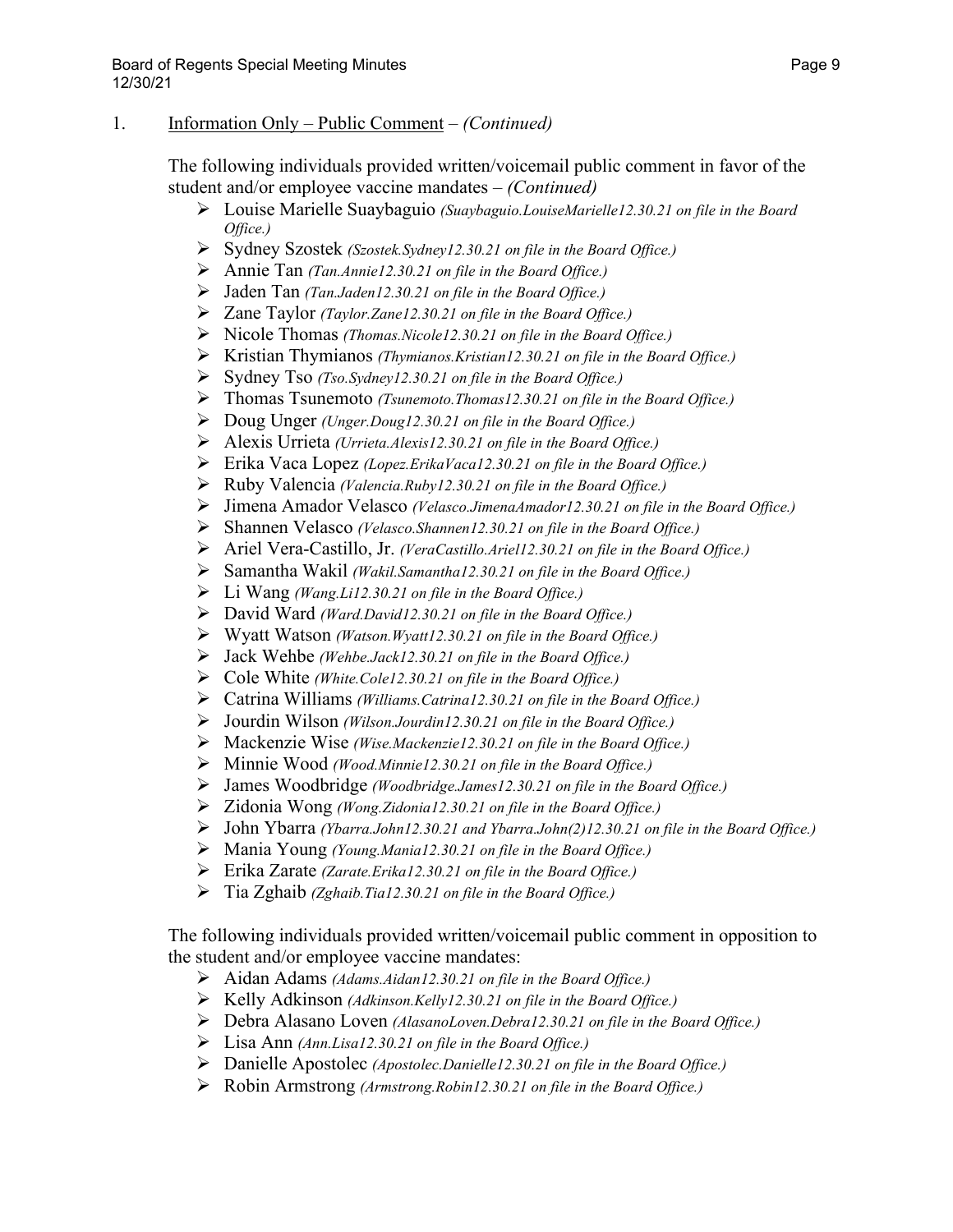- Natalia Arroyo *(Arroyo.Natalia12.30.21 on file in the Board Office.)*
- Kayla Asbenson *(Asbenson.Kayla12.30.21 on file in the Board Office.)*
- Michelle Austin *(Austin.Michelle12.30.21 on file in the Board Office.)*
- Joseph Babb *(Babb.Joseph12.30.21 on file in the Board Office.)*
- Hope Backman *(Backman.Hope12.30.21 on file in the Board Office.)*
- Christopher Baker *(Baker.Christopher12.30.21 on file in the Board Office.)*
- Robert Bartholomew *(Bartholomew.Robert12.30.21 on file in the Board Office.)*
- Joseph W. Bell *(Bell.JosephW12.30.21 on file in the Board Office.)*
- Pamela M. Bell *(Bell.PamelaM12.30.21 on file in the Board Office.)*
- Madeline Benson *(Benson.Madeline12.30.21 on file in the Board Office.)*
- James M. Benthin *(Benthin.JamesM12.30.21 on file in the Board Office.)*
- Michael Blume *(Blume.Michael12.30.21 on file in the Board Office.)*
- Joel Bobrosky *(Bobrosky.JoelS12.30.21 on file in the Board Office.)*
- Kim Booth *(Booth.Kim12.30.21 on file in the Board Office.)*
- Lisa Bossert *(Bossert.Lisa12.30.21 on file in the Board Office.)*
- Michael Braden *(Braden.Michael12.30.21 on file in the Board Office.)*
- Christina Brown *(Brown.Christina12.30.21 on file in the Board Office.)*
- Doretta Brown *(Brown.Doretta12.30.21 on file in the Board Office.)*
- Scott Burk *(Burk.Scott12.30.21 and Burk.Scott(2)12.30.21 on file in the Board Office.)*
- Suzanne Burkett *(Burkett.Suzanne12.30.21 on file in the Board Office.)*
- Janet Butcher *(Butcher.Janet12.30.21 on file in the Board Office.)*
- Leslie Ann Calianno *(Calianno.LeslieAnn12.30.21 on file in the Board Office.)*
- Josh Camper *(Camper.Josh12.30.21 on file in the Board Office.)*
- Miranda Campbell *(Campbell.Miranda12.30.21 on file in the Board Office.)*
- Aubriana Cardenas *(Cardenas.Aubriana12.30.21 on file in the Board Office.)*
- Nancy Carlson *(Carlson.Nancy12.30.21 on file in the Board Office.)*
- Jon Carpineta *(Carpineta.Jon12.30.21 on file in the Board Office.)*
- Hannah Carrillo *(Carrillo.Hannah12.30.21 on file in the Board Office.)*
- Ken Cavanaugh *(Cavanaugh.Ken12.30.21 on file in the Board Office.)*
- Rene Chaffe *(Chaffe.Rene12.30.21 on file in the Board Office.)*
- Elysa Chalco *(Chalco.Elysa12.30.21 on file in the Board Office.)*
- Weston Chandler *(Chandler.Weston12.30.21 on file in the Board Office.)*
- Gustavo Chavez *(Chavez.Gustavo12.30.21 on file in the Board Office.)*
- Anna Childs *(Childs.Anna12.30.21 on file in the Board Office.)*
- Veena Clabaugh *(Clabaugh.Veena12.30.21 on file in the Board Office.)*
- Andrew Cline *(Cline.Andrew12.30.21 on file in the Board Office.)*
- Sherri Coffman *(Coffman.Sherri12.30.21 on file in the Board Office.)*
- Christi Cordo *(Cordo.Christi12.30.21 on file in the Board Office.)*
- Rita Crump *(Crump.Rita12.30.21 on file in the Board Office.)*
- Cheryl Cruz *(Cruz.Cheryl12.30.21 on file in the Board Office.)*
- Emily Daclan *(Daclan.Emily12.30.21 on file in the Board Office.)*
- Hannah Dally *(Dally.Hannah12.30.21 on file in the Board Office.)*
- David Damonte *(Damonte.David12.30.21 on file in the Board Office.)*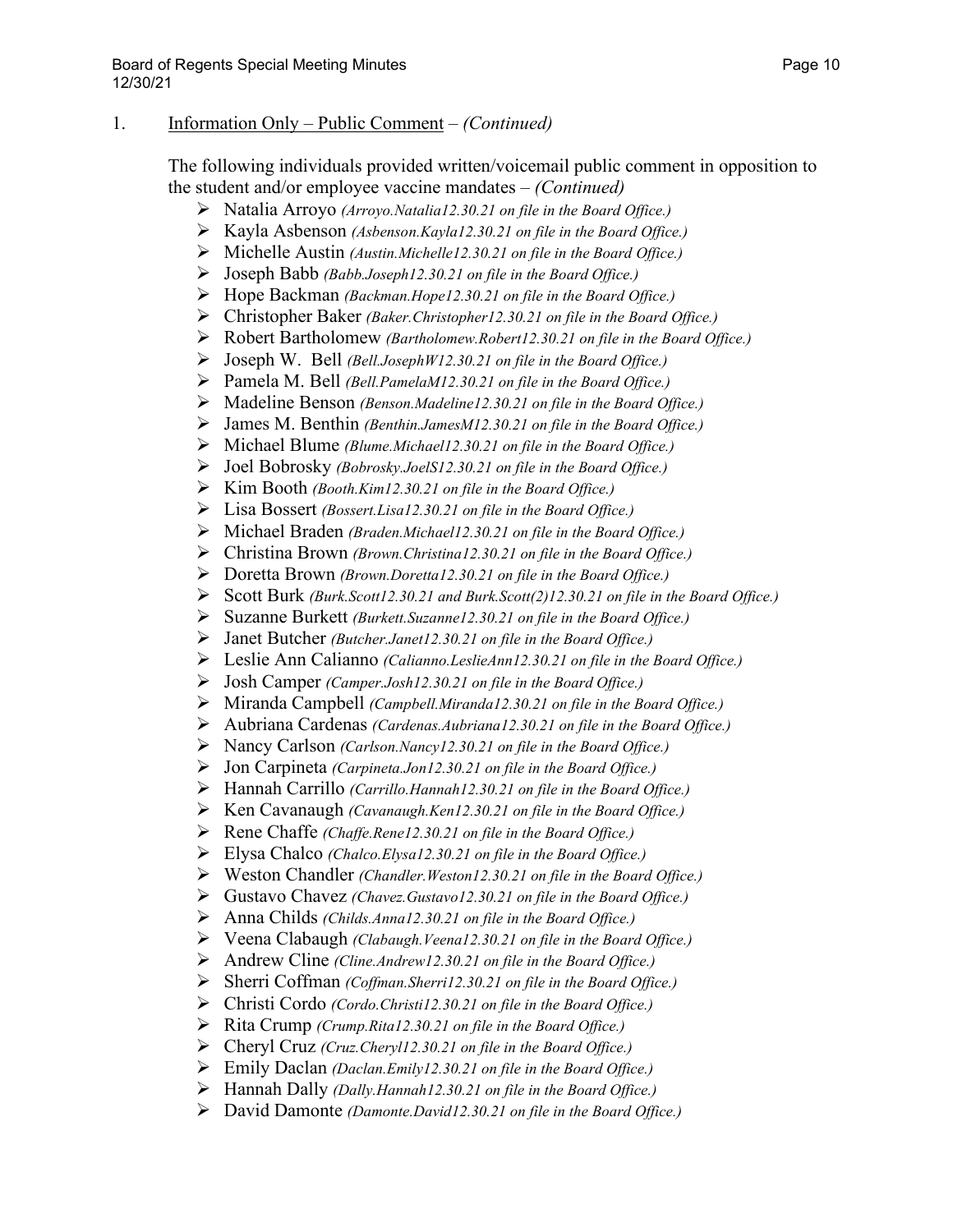- Sierra Dani *(Dani.Sierra12.30.21 on file in the Board Office.)*
- Cynthia Darcy *(Darcy.Cynthia12.30.21 on file in the Board Office.)*
- Amy Davis *(Davis.Amy12.30.21 on file in the Board Office.)*
- Kayla Davis *(Davis.Kayla12.30.21 on file in the Board Office.)*
- Stephanie Davis *(Davis.Stephanie12.30.21 on file in the Board Office.)*
- Laura DeGonia *(DeGonia.Laura12.30.21 on file in the Board Office.)*
- Lisa DeHart *(DeHart.Lisa12.30.21 on file in the Board Office.)*
- Jackson Demura *(Demura.Jackson12.30.21 on file in the Board Office.)*
- Lenni Depaoli *(Depaoli.Lenni12.30.21 on file in the Board Office.)*
- Yvette Dix *(Dix.Yvette12.30.21 on file in the Board Office.)*
- Nancy Dooley *(Dooley.Nancy12.30.21 on file in the Board Office.)*
- Andrew Dopler *(Dopler.Andrew12.30.21 on file in the Board Office.)*
- Lorraine Dougherty *(Dougherty.Lorraine12.30.21 and Dougherty.Lorraine(2) on file in the Board Office.)*
- Robert Douglas *(Douglas.Robert12.30.21 on file in the Board Office.)*
- Danica Duran *(Duran.Danica12.30.21 on file in the Board Office.)*
- Adrian Durate *(Durate.Adrian12.30.21 on file in the Board Office.)*
- Jennifer Eaton *(Eaton.Jennifer12.30.21 on file in the Board Office.)*
- Rachel Elias *(Elias.Rachel12.30.21 on file in the Board Office.)*
- Erica Ellrich *(Ellrich.Erica12.30.21 on file in the Board Office.)*
- Jayde Emory *(Emory.Jayde12.30.21 on file in the Board Office.)*
- Mike Epps *(Epps.Mike12.30.21 on file in the Board Office.)*
- Brittney Espinoza *(Espinoza.Brittney12.30.21 on file in the Board Office.)*
- Marc Espinoza *(Espinoza.Marc12.30.21 on file in the Board Office.)*
- Sabrina Falls *(Falls.Sabrina12.30.21 on file in the Board Office.)*
- Andrew Fanizzi *(Fanizzi.Andrew12.30.21 on file in the Board Office.)*
- Zachary Farinha *(Farinha.Zachary12.30.21 on file in the Board Office.)*
- Zoe Felbein *(Felbein.Zoe12.30.21 on file in the Board Office.)*
- Mary Ann Fernandez *(Fernandez.MaryAnn12.30.21 on file in the Board Office.)*
- Benjamin Fitzhugh *(Fitzhugh.Benjamin12.30.21 on file in the Board Office.)*
- Heather Flaherty *(Flaherty.Heather12.30.21 on file in the Board Office.)*
- Lisa Fleiner *(Fleiner.Lisa12.30.21 and Fleiner.Lisa(2)12.30.21 on file in the Board Office.)*
- Carole Fineberg *(Fineberg.Carole12.30.21 on file in the Board Office.)*
- Diana Fisch *(Fisch.Diana12.30.21 on file in the Board Office.)*
- Shannon Fore *(Fore.Shannon12.30.21 on file in the Board Office.)*
- Darcy Fourman *(Fourman.Darcy12.30.21 on file in the Board Office.)*
- John Funke *(Funke.John12.30.21 on file in the Board Office.)*
- Ian Gallagher *(Gallagher.Ian12.30.21 on file in the Board Office.)*
- Melody Gallegos *(Gallegos.Melody12.30.21 on file in the Board Office.)*
- Angel Garcia *(Garcia.Angel12.30.21 on file in the Board Office.)*
- Rosalie Garcia *(Garcia.Rosalie12.30.21 on file in the Board Office.)*
- Terri Garrett *(Garrett.Terri12.30.21 on file in the Board Office.)*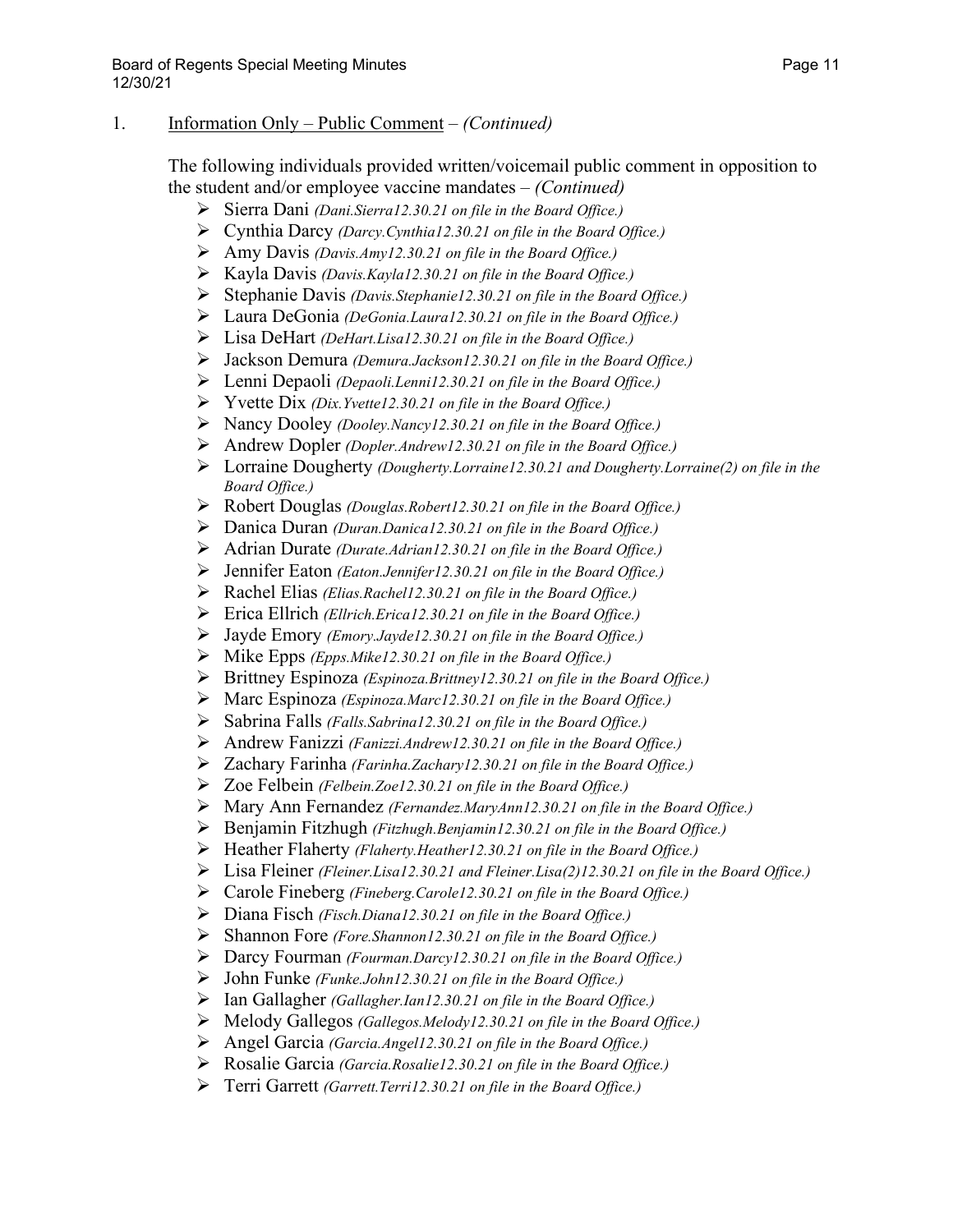- Carl Gatson *(Gatson.Carl12.30.21 and Gatson.Carl(2)12.30.21 on file in the Board Office.)*
- Eugene Gerscovich *(Gersovich.Eugene12.30.21 on file in the Board Office.)*
- Alicia Gondini *(Gondini.Alicia12.30.21 on file in the Board Office.)*
- Adam Gonzalez *(Gonzalez.Adam12.30.21 on file in the Board Office.)*
- Dorothy Gonzalez *(Gonzalez.Dorothy12.30.21 on file in the Board Office.)*
- Kirk Guier *(Guier.Kirk12.30.21 on file in the Board Office.)*
- Michelle Gustavson *(Gustavson.Michelle12.30.21 on file in the Board Office.)*
- Yani Hadzhiev *(Hadzhiev.Yani12.30.21 on file in the Board Office.)*
- Kristine Haley *(Haley.Kristine12.30.21 on file in the Board Office.)*
- DaLeena Hall *(Hall.DaLeena12.30.21 on file in the Board Office.)*
- Adam Haman *(Haman.Adam12.30.21 on file in the Board Office.)*
- Joanie Hammond *(Hammond.Joanie12.30.21 on file in the Board Office.)*
- Michael Hanley *(Hanley.Michael12.30.21 on file in the Board Office.)*
- Janine Hansen *(Hansen.Janine12.30.21 and Hansen.Janine(2)12.30.21 on file in the Board Office.)*
- Lisa Harris *(Harris.Lisa12.30.21 on file in the Board Office.)*
- Roxana Haures *(Haures.Roxana12.30.21 on file in the Board Office.)*
- Health Freedom Nevada *(HealthFreedomNevada12.30.21 on file in the Board Office.)*
- Robert Heard *(Heard.Robert12.30.21 on file in the Board Office.)*
- Amber Henninger *(Henninger.Amber12.30.21 on file in the Board Office.)*
- Dayna Hernandez *(Hernandez.Dayna12.30.21 on file in the Board Office.)*
- Issac Hernandez *(Hernandez.Issac12.30.21 on file in the Board Office.)*
- Nicol Herris *(Herris.Nicol12.30.21 on file in the Board Office.)*
- JoAnne Hershaw *(Hershaw.JoAnne12.30.21 on file in the Board Office.)*
- Don Hicks *(Hicks.Don12.30.21 on file in the Board Office.)*
- Carrie Hintz *(Hintz.Carrie12.30.21 on file in the Board Office.)*
- Tara Holt *(Holt.Tara12.30.21 on file in the Board Office.)*
- Bill Horne *(Horne.Bill12.30.21 on file in the Board Office.)*
- Susan Howell *(Howell.Susan12.30.21 on file in the Board Office.)*
- Debrah Hudgens *(Hudgens.Debrah12.30.21 on file in the Board Office.)*
- Margarita Huerta *(Huera.Margarita12.30.21 on file in the Board Office.)*
- Christine Hurley *(Hurley.Christine12.30.21 on file in the Board Office.)*
- Cody Hussla *(Hussla.Cody12.30.21 on file in the Board Office.)*
- Heather Ijames *(Ijames.Heather12.30.21 on file in the Board Office.)*
- Chelsea Jaget *(Jaget.Chelsea12.30.21 on file in the Board Office.)*
- Johnnah Johnson *(Johnson.Johnnah12.30.21 on file in the Board Office.)*
- Jess Johnston *(Johnston.Jess12.30.21 on file in the Board Office.)*
- Mallory Jones *(Jones.Mallory12.30.21 on file in the Board Office.)*
- Serina Jones *(Jones.Serina12.30.21 on file in the Board Office.)*
- Joel Kabura *(Kabura.Joel12.30.21 on file in the Board Office.)*
- Murray Kane *(Kane.Murray12.30.21 on file in the Board Office.)*
- Lisa Ann Keller *(Keller.LisaAnn12.30.21 on file in the Board Office.)*
- Trudie Kibala *(Kibala.Trudie12.30.21 on file in the Board Office.)*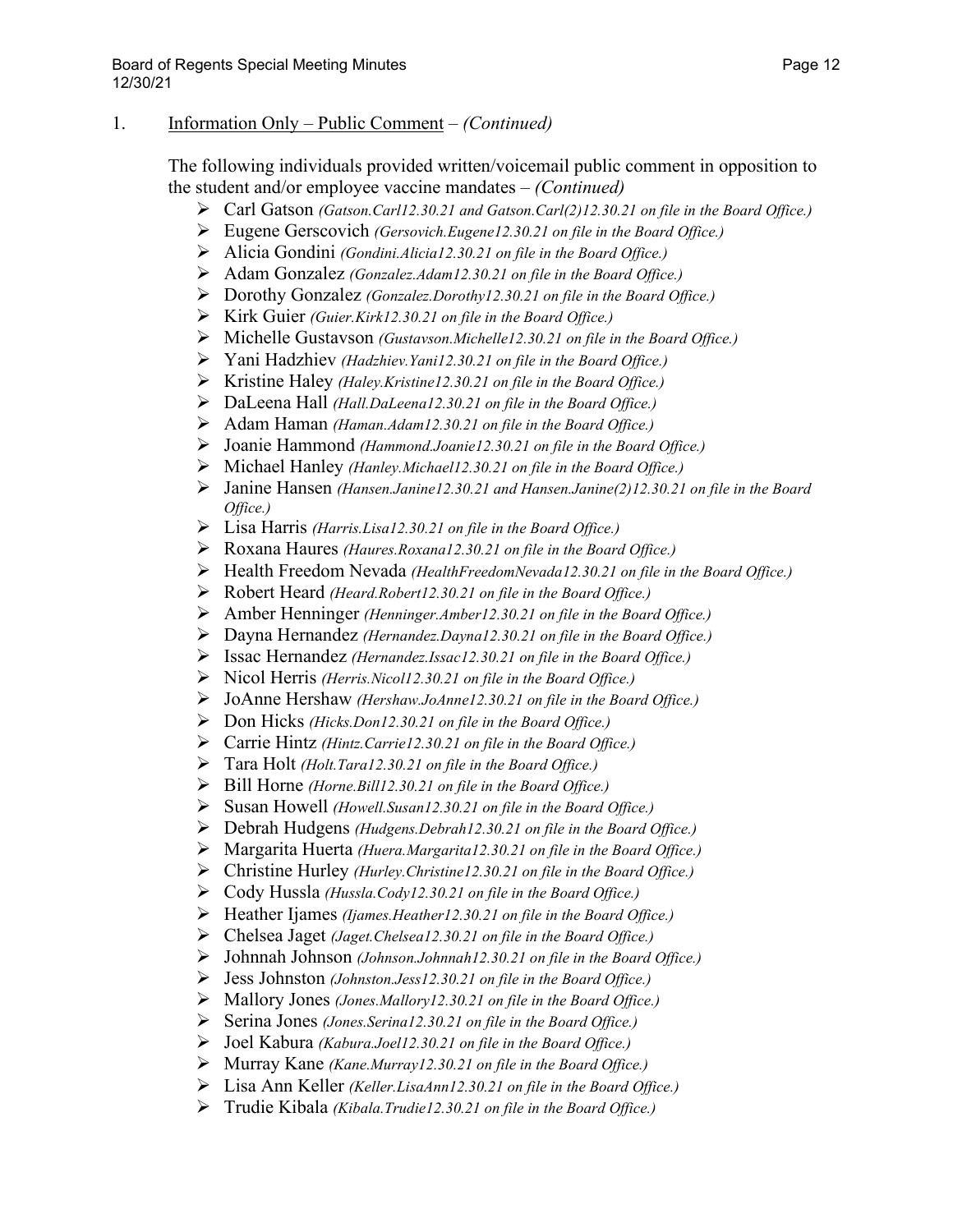- Millie Klinr *(Klinr.Millie12.30.21 on file in the Board Office.)*
- Jom Kmuri *(Kmuri.Jom12.30.21 on file in the Board Office.)*
- Yolanda Knaak *(Knaak.Yolanda12.30.21 on file in the Board Office.)*
- Tom Kraft *(Kraft.Tom12.30.21 on file in the Board Office.)*
- Veronica Labrada *(Labrada.Veronica12.30.21 on file in the Board Office.)*
- Terri Landon *(Landon.Terri12.30.21 on file in the Board Office.)*
- Diane Lane *(Lane.Diane12.30.21 on file in the Board Office.)*
- Mason Lawrence *(Lawrence.Mason12.30.21 on file in the Board Office.)*
- Daphne Lee *(Lee.Daphne12.30.21 on file in the Board Office.)*
- Darla A. Lee *(Lee.DarlaA12.30.21 on file in the Board Office.)*
- Shawna Lee *(Lee.Shawna12.30.21 on file in the Board Office.)*
- Jason Leimer *(Leimer.Jason12.30.21 on file in the Board Office.)*
- Judith Leslie *(Leslie.Judith12.30.21 on file in the Board Office.)*
- Jane Lim *(Lim.Jane12.30.21 on file in the Board Office.)*
- Brianna Lomax *(Lomax.Brianna12.30.21 on file in the Board Office.)*
- Mia Lowry *(Lowry.Mia12.30.21 on file in the Board Office.)*
- Nia Lowry *(Lowry.Nia12.30.21 on file in the Board Office.)*
- Hallie Lunsford *(Lunsford.Hallie12.30.21 on file in the Board Office.)*
- Chantal Lusk *(Lusk.Chantal12.30.21 on file in the Board Office.)*
- Dena Maddox *(Maddox.Dena12.30.21 on file in the Board Office.)*
- Nick Madrid *(Madrid.Nick12.30.21 on file in the Board Office.)*
- Dinah Maher *(Maher.Dinah12.30.21 on file in the Board Office.)*
- Nicholas Maier *(Maier.Nicholas12.30.21 on file in the Board Office.)*
- Monica Marquez *(Marquez.Monica12.30.21 on file in the Board Office.)*
- Patricia Marshall *(Marshall.Patricia12.30.21 and Marshall.Patricia(2)12.30.21 on file in the Board Office.)*
- C.L. Martinez *(Martinez.CL12.30.21 on file in the Board Office.)*
- Phyllis Mason *(Mason.Phyllis12.30.21 on file in the Board Office.)*
- Barb Mathers *(Mathers.Barb12.30.21 on file in the Board Office.)*
- Michael McMahon *(McMahon.Michael12.30.21 on file in the Board Office.)*
- Natalie McMahon *(McMahon.Natalie12.30.21 on file in the Board Office.)*
- Paul Meiman *(Meiman.Paul12.30.21 on file in the Board Office.)*
- Jennifer Meyer *(Meyer.Jennifer12.30.21 on file in the Board Office.)*
- Thomas Middleton *(Middleton.Thomas12.30.21 on file in the Board Office.)*
- Peter Miller *(Miller.Peter12.30.21 on file in the Board Office.)*
- Claudia Milligan *(Milligan.Claudia12.30.21 on file in the Board Office.)*
- Carissa Milne *(Milne.Carissa12.30.21 on file in the Board Office.)*
- Niki Mooradian *(Mooradian.Niki12.30.21 on file in the Board Office.)*
- Emily Moore *(Moore.Emily12.30.21 on file in the Board Office.)*
- Fernando Muga *(Muga.Fernando12.30.21 on file in the Board Office.)*
- Mary Murray *(Murray.Mary12.30.21 on file in the Board Office.)*
- Amy Nichols Nichols *(Nichols.AmyNichols12.30.21 on file in the Board Office.)*
- Lyndsey Oliver *(Oliver.Lyndsey12.30.21 on file in the Board Office.)*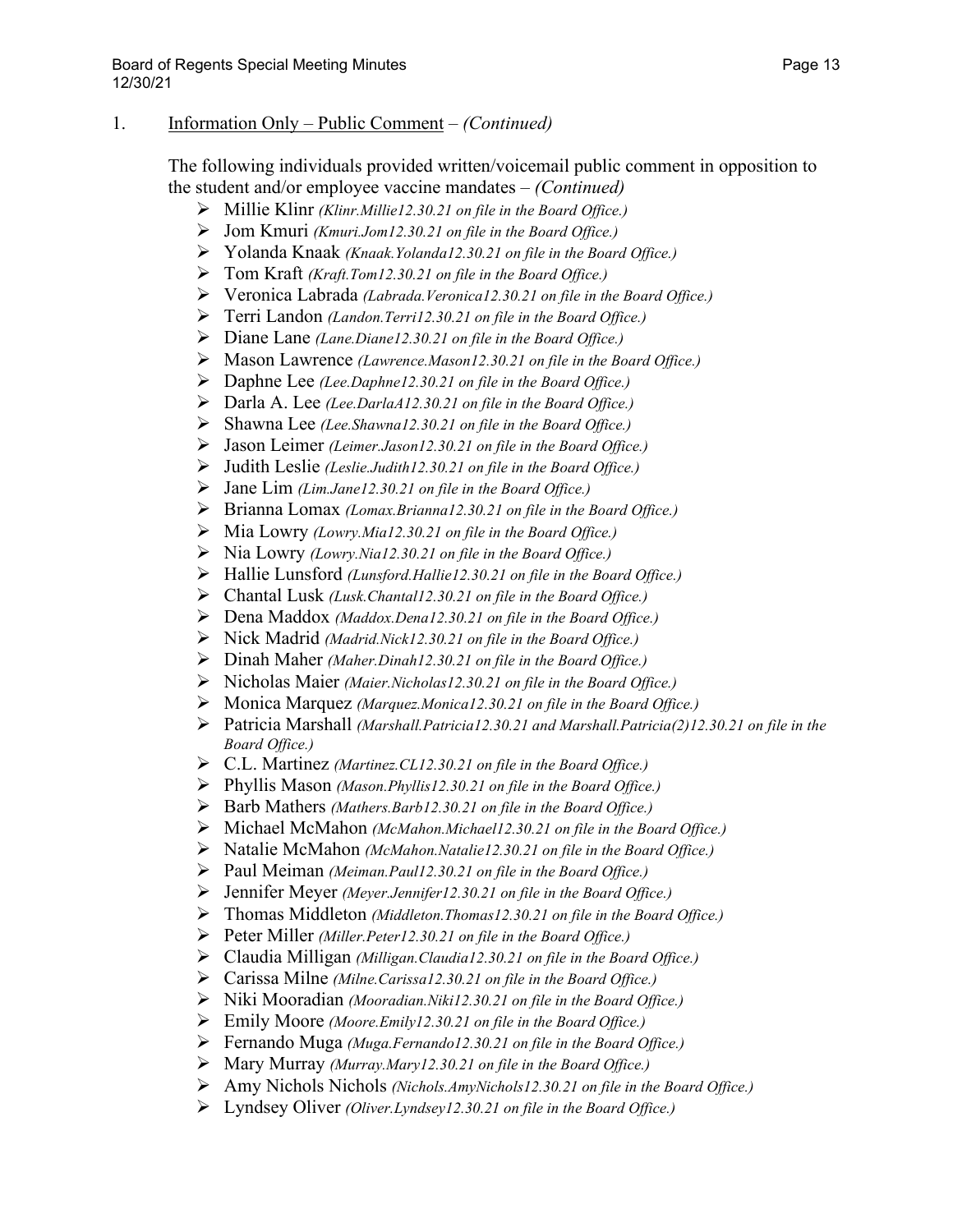- Sierra Oller *(Oller.Sierra12.30.21 on file in the Board Office.)*
- Elizabeth Ornbaum *(Ornbaum.Elizabeth12.30.21 on file in the Board Office.)*
- Mikaela Orris *(Orris.Mikaela12.30.21 on file in the Board Office.)*
- Sean Osullivan *(Osullivan.Sean12.30.21 on file in the Board Office.)*
- Vince Pangallo *(Pangallo.Vince12.30.21 on file in the Board Office.)*
- Bharati Patel *(Patel.Bharati12.30.21 on file in the Board Office.)*
- Sousa Paul *(Paul.Sousa12.30.21 on file in the Board Office.)*
- Sheri Perez *(Perez.Sheri12.30.21 on file in the Board Office.)*
- Barry Perryman *(Perryman.Barry12.30.21 on file in the Board Office.)*
- Matthew Phillips *(Phillips.Matthew12.30.21 on file in the Board Office.)*
- Sara Phillips *(Phillips.Sara12.30.21 on file in the Board Office.)*
- Douglas Pierovich *(Pierovich.Douglas12.30.21 on file in the Board Office.)*
- Stacey Piro *(Piro.Stacey12.30.21 on file in the Board Office.)*
- Andrew Poh *(Poh.Andrew12.30.21 on file in the Board Office.)*
- Stuart Posternak *(Posternak.Stuart12.30.21 on file in the Board Office.)*
- Zachary Powell *(Powell.Zachary12.30.21 on file in the Board Office.)*
- Haley Powers *(Powers.Haley12.30.21 and Powers.Haley(2)12.30.21 on file in the Board Office.)*
- Stacey Powers *(Powers.Stacey12.30.21 on file in the Board Office.)*
- Chloe Purcell *(Purcell.Chloe12.30.21 on file in the Board Office.)*
- Jennifer Purdy *(Purdy.Jennifer12.30.21 on file in the Board Office.)*
- Richard Purdy *(Purdy.Richard12.30.21 on file in the Board Office.)*
- Roman Purdy *(Purdy.Roman12.30.21 on file in the Board Office.)*
- Ravane Rapp *(Rapp.Ravane12.30.21 on file in the Board Office.)*
- Janelle Rasch *(Rasch.Janelle12.30.21 on file in the Board Office.)*
- Melissa Ravencroft *(Ravencroft.Melissa12.30.21 on file in the Board Office.)*
- Kendall Rembert *(Rembert.Kendall12.30.21 on file in the Board Office.)*
- Sherry Reuben *(Reuben.Sherry12.30.21 on file in the Board Office.)*
- Kathy Kennedy Reyes *(Reyes.KathyKennedy12.30.21 on file in the Board Office.)*
- Jeannine Reynaud *(Reynaud.Jeannine12.30.21 on file in the Board Office.)*
- Patty Rice *(Rice.Patty12.30.21 on file in the Board Office.)*
- Katelynn Richardson *(Richardson.Katelynn12.30.21 on file in the Board Office.)*
- Dawn Rickabaugh *(Rickabaugh.Dawn12.30.21 on file in the Board Office.)*
- Jacquelyn Rinaldi *(Rinaldi.Jacquelyn12.30.21 and Rinaldi.Jacquelyn(2)12.30.21 on file in the Board Office.)*
- David Riske *(Riske.David12.30.21 on file in the Board Office.)*
- Casey Rodgers *(Rodgers.Casey12.30.21, Rodgers.Casey(2)12.30.21 and Rodgers.Casey(3)12.30.21 on file in the Board Office.)*
- Barbara D. Rogers *(Rogers.BarbaraD12.30.21 on file in the Board Office.)*
- Robyn Rohlf *(Rohlf.Robyn12.30.21 on file in the Board Office.)*
- Amy Rosenlund *(Rosenlund.Amy12.30.21 on file in the Board Office.)*
- Amy Sanchez *(Sanchez.Amy12.30.21 on file in the Board Office.)*
- Ashlee Sanchez *(Sanchez.Ashlee12.30.21 on file in the Board Office.)*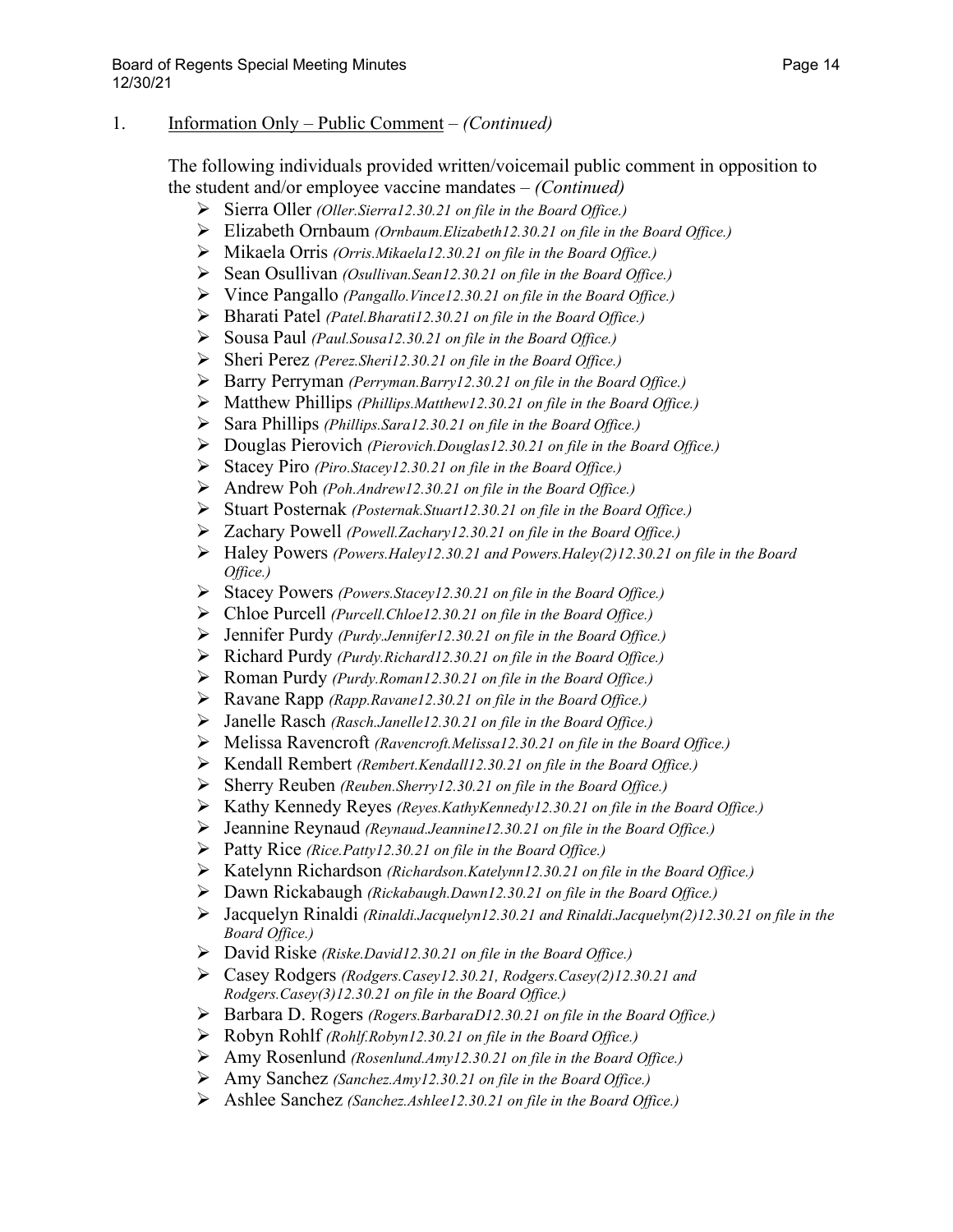- Aidan Schultheis *(Schultheis.Aidan12.30.21 on file in the Board Office.)*
- Erik Schumick *(Schumick.Erik12.30.21 on file in the Board Office.)*
- Jennifer Scott *(Scott.Jennifer12.30.21 on file in the Board Office.)*
- Denea Seltzer *(Seltzer.Denea12.30.21 on file in the Board Office.)*
- Carla Sensing *(Sensing.Carla12.30.21 on file in the Board Office.)*
- Karen Serink *(Serink.Karen12.30.21 on file in the Board Office.)*
- Julia Serrano *(Serrano.Julia12.30.21 on file in the Board Office.)*
- Terri Seymour *(Seymour.Terri12.30.21 on file in the Board Office.)*
- Gloria Sharlein *(Sharlein.Gloria12.30.21 on file in the Board Office.)*
- Mike Sharp *(Sharp.Mike12.30.21 on file in the Board Office.)*
- Christina Sherbrook *(Sherbrook.Christina12.30.21 on file in the Board Office.)*
- Kat Sienkiewicz *(Sienkiewicz.Kat12.30.21 on file in the Board Office.)*
- Fred Joseph Simmon Jr. *(SimmonJr.FredJoseph12.30.21 on file in the Board Office.)*
- Jodi Simmons *(Simmons.Jodi12.30.21 on file in the Board Office.)*
- Shequesha Simms *(Simms.Shequesha12.30.21 on file in the Board Office.)*
- Lane Simonian *(Simonian.Lane12.30.21 on file in the Board Office.)*
- Brandon Siri *(Siri.Brandon12.30.21 on file in the Board Office.)*
- Angela Smith *(Smith.Angela12.30.21 on file in the Board Office.)*
- Kevin Smith *(Smith.Kevin12.30.21 on file in the Board Office.)*
- Mike Smith *(Smith.Mike12.30.21 on file in the Board Office.)*
- Paulina Smith *(Smith.Paulina12.30.21 on file in the Board Office.)*
- April Snoyman *(Snoyman.April12.30.21 on file in the Board Office.)*
- Stu Snyder *(Snyder.Stu12.30.21 on file in the Board Office.)*
- Marie Solomon *(Solomon.Marie12.30.21 on file in the Board Office.)*
- Boss Sooksmran *(Sooksmran.Boss12.30.21 on file in the Board Office.)*
- Tara Spinkelink *(Spinkelink.Tara12.30.21 on file in the Board Office.)*
- Nicholas St. Jon *(StJon.Nicholas12.30.21 and StJon.Nicholas(2)12.30.21 on file in the Board Office.)*
- Gabrielle Stafford *(Stafford.Gabrielle12.30.21 on file in the Board Office.)*
- Bev Stenehjem *(Stenehjem.Bev12.30.21 on file in the Board Office.)*
- Mark Stenehjem *(Stenehjem.Mark12.30.21 on file in the Board Office.)*
- Karen Stephens *(Stephens.Karen12.30.21 on file in the Board Office.)*
- Charlotte Stewart *(Stewart.Charlotte12.30.21 on file in the Board Office.)*
- Nichole Stoke *(Stoke.Nichole12.30.21 on file in the Board Office.)*
- Tamzen Stringham *(Stringham.Tamzen12.30.21 on file in the Board Office.)*
- Mersina Swearinger *(Swearinger.Mersina12.30.21 on file in the Board Office.)*
- Caleb Symmonds *(Symmonds.Caleb12.30.21 on file in the Board Office.)*
- Debbie Tayler *(Tayler.Debbie12.30.21 on file in the Board Office.)*
- Katania Taylor *(Tayloe.Katania12.30.21 on file in the Board Office.)*
- Glen Tenney *(Tenney.Glen12.30.21 on file in the Board Office.)*
- Betty Thiessen *(Thiessen.Betty12.30.21 and Thiessen.Betty(2)12.30.21 on file in the Board Office.)*
- Nicole Thomas *(Thomas.Nicole12.30.21 on file in the Board Office.)*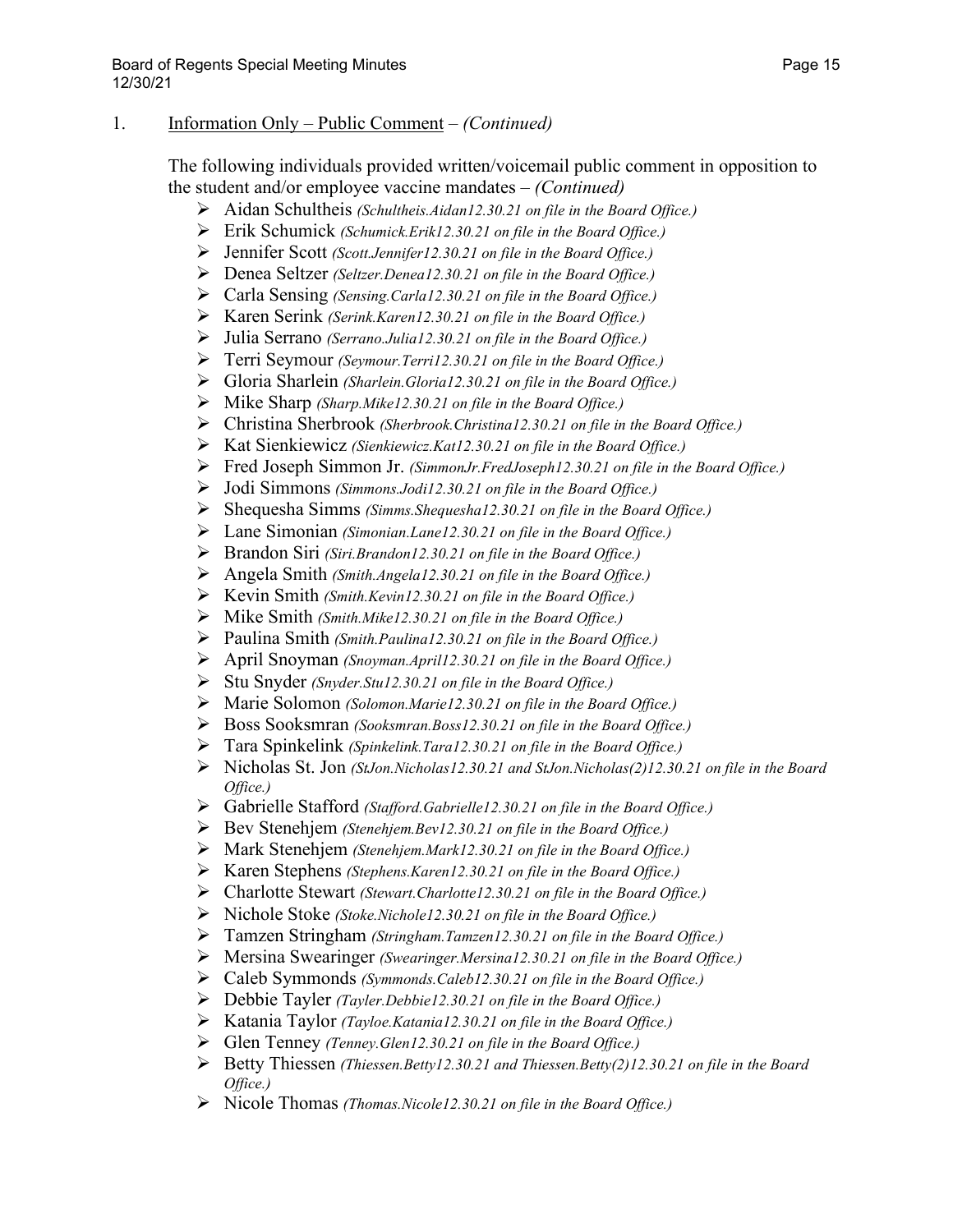The following individuals provided written/voicemail public comment in opposition to the student and/or employee vaccine mandates – *(Continued)*

- Michelle Tighe *(Tighe.Michelle12.30.21 on file in the Board Office.)*
- Tyler Tippetts *(Tippetts.Tyler12.30.21 on file in the Board Office.)*
- Sean Toomey *(Toomey.Sean12.30.21 on file in the Board Office.)*
- Patricia Toone *(Toone.Patricia12.30.21 on file in the Board Office.)*
- Eileen Tovar *(Tovar.Eileen12.30.21 on file in the Board Office.)*
- Gracie Tranmer *(Tranmer.Gracie12.30.21 on file in the Board Office.)*
- Ariel Van Cleve *(VanCleve.Ariel12.30.21 and VanCleve.Areil(2)12.30.21 on file in the Board Office.)*
- Christine Van Cleve *(VanCleve.Christine12.30.21 on file in the Board Office.)*
- Jay Van Cleve *(VanCleave.Jay12.30.21 on file in the Board Office.)*
- Suzie VanNess *(VanNess.Suzie12.30.21 on file in the Board Office.)*
- Dorothy Vincent *(Vincent.Dorothy12.30.21 on file in the Board Office.)*
- Jesse Welsh *(Welsh.Jessie12.30.21 on file in the Board Office.)*
- Mary Westfall *(Westfall.Mary12.30.21 on file in the Board Office.)*
- Jason White *(White.Jason12.30.21 on file in the Board Office.)*
- Katie Wiesmann *(Wiesmann.Katie12.30.21 on file in the Board Office.)*
- Darcy Wigington *(Wigington.Darcy12.30.21 on file in the Board Office.)*
- Lea Wigington *(Wigington.Lea12.30.21 on file in the Board Office.)*
- Audree Willardsen *(Willardsen.Audree12.30.21 on file in the Board Office.)*
- Ciera Williams *(Williams.Ciera12.30.21 on file in the Board Office.)*
- Oscar Williams *(Williams.Oscar12.30.21 on file in the Board Office.)*
- David W. Wolstenholm *(Wolstenholm.DavidW12.30.21 on file in the Board Office.)*
- Isaiah Wood *(Wood.Isaiah12.30.21 on file in the Board Office.)*
- Donna Yackle *(Yackle.Donna12.30.21 on file in the Board Office.)*
- Debra Yates *(Yates.Debra12.30.21 on file in the Board Office.)*
- Justina Yellowhair *(Yellowhair.Justina12.30.21 on file in the Board Office.)*
- Andrew Yu *(Yu.Andrew12.30.21 on file in the Board Office.)*
- Brad Yuill *(Yuill.Brad12.30.21 on file in the Board Office.)*
- Terry Yuill *(Yuill.Terry12.30.21 on file in the Board Office.)*

The following individual provided written public comment related to her enrollment experience at UNLV:

Kaylee Fuentes *(Fuentes.Kaylee12.30.21 on file in the Board Office.)*

The following individual provided written public comment opposed to weekly testing requirements for NSHE staff who cannot be vaccinated:

Elfie Manning *(Manning.Elfie12.30.21 on file in the Board Office.)*

The following individual provided written public comment suggesting a UNLV mascot name change to the Soaring Eagles:

Burke Scot Beu *(Beu.BurkeScot12.30.21 on file in the Board Office.)*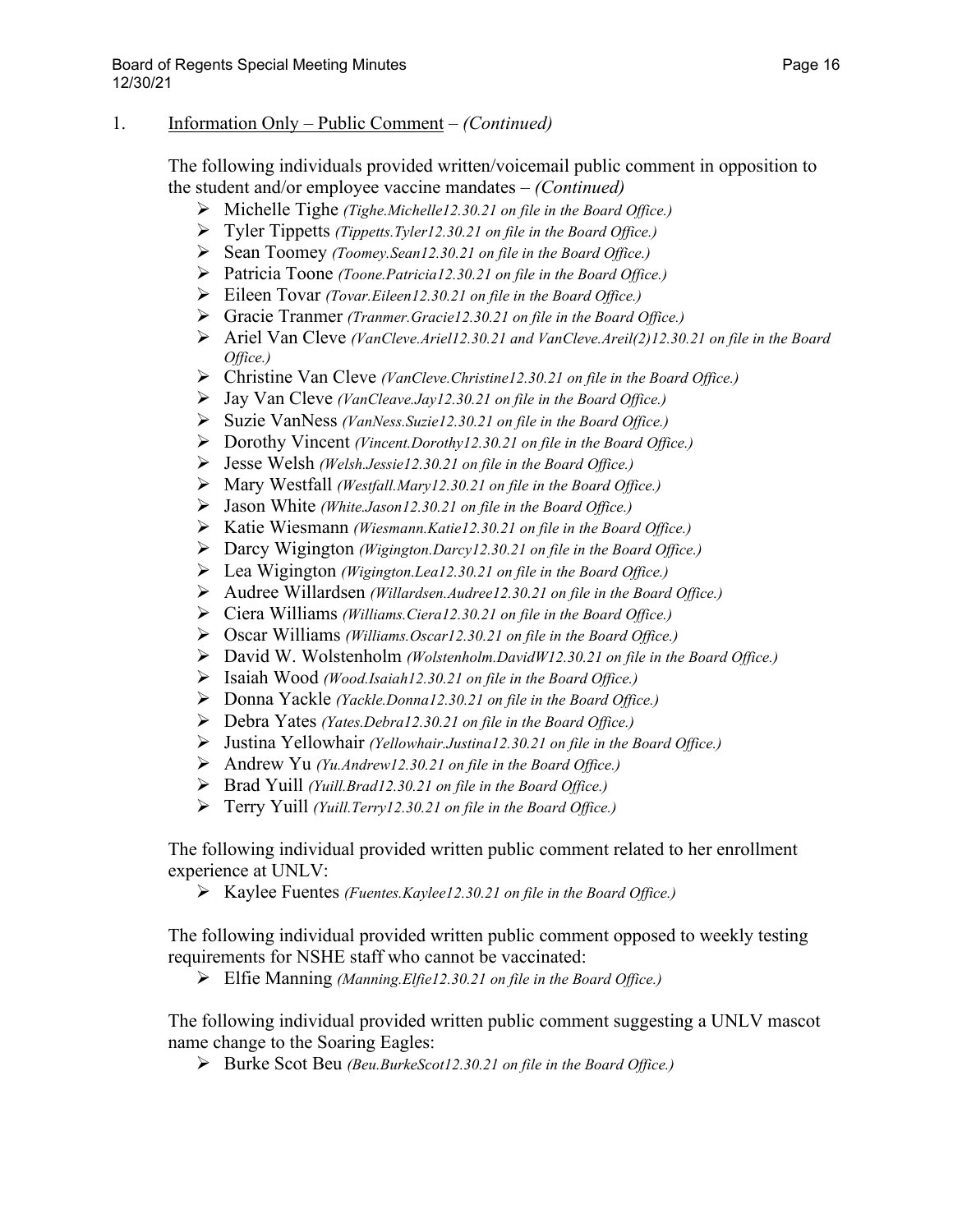2. No Action Taken – Emergency Code Revision, Employee COVID-19 Vaccine Requirement – NSHE Code (Title 2, Chapter 12) that sets forth policies and procedures regarding a COVID-19 vaccine requirement for all NSHE employees was maintained in its entirety. Failure of an employee to timely comply with the provisions of the Chapter will result in termination by December 31, 2021, absent an approved waiver based upon a medical condition or religious belief. The policies and procedures outlined in the Code provisions were approved on a temporary 120-day emergency basis by the Board at its September 30, 2021, meeting and subsequently made permanent by the Board at its December 2-3, 2021, meeting. *(Refs. BOR-2a, BOR-2b, BOR-2c, and Supplemental Material on file in the Board Office.)*

Vice Chair Pro Tem Carvalho presented the Board with the following options:

- 1. Maintain the existing Code provisions in their entirety;
- 2. Maintain the existing Code provisions, except for an amendment to the effective date of any employee termination based upon failure to comply with the vaccination requirements from December 31, 2021, to January 15, 2022 *(Ref. BOR-2b on file in the Board Office.)*; or
- 3. Repeal the Code provisions in their entirety thereby eliminating the vaccine requirement for all NSHE employees and revoking all previously issued notices of termination based on vaccine status and revoking any determinations and/or conditions imposed upon employees under approved waivers of mandatory vaccinations based upon a medical condition or religious belief. *(Ref. BOR-2c on file in the Board Office.)*

Vice Chair Pro Tem Carvalho highlighted the Supplemental Material, which included a letter of unanimous support for maintaining the existing employee COVID-19 vaccine mandate provided to the Board and signed by each institutional President. The faculty also supports the current policy. In addition, Governor Steve Sisolak has issued a public statement encouraging the Board to maintain the existing mandate.

UNLV Department of Epidemiology and Biostatistics Assistant Professor Dr. Brian Labus provided the following comments to the Board regarding vaccinations and how institutions can operate safely during a pandemic. He stated that the vaccine is safe, effective, and fully approved, and it is recognized by all public health and legitimate medical organizations as the most important thing to be done to fight COVID-19. The vaccine is not perfect. If a vaccinated person is infected, the risk of hospitalization or death is much lower. The oldest people on campus, and those with the highest risk of death and hospitalization, are the most experienced faculty and staff. It is crucial to protect the most experienced with a vaccine mandate. One infected faculty or staff member causes those around them to quarantine, severely disrupting institutional operations. The institutional response to an infected faculty or staff member changes based on whether the faculty or staff member is vaccinated. Every mutation of a virus spreads easier than the original virus strain. Natural immunity can protect against COVID-19, but there is no lab test to determine natural immunity or how long it will last. The institutions must do what they can to keep the campus community healthy, and vaccination is the most effective way to achieve that goal.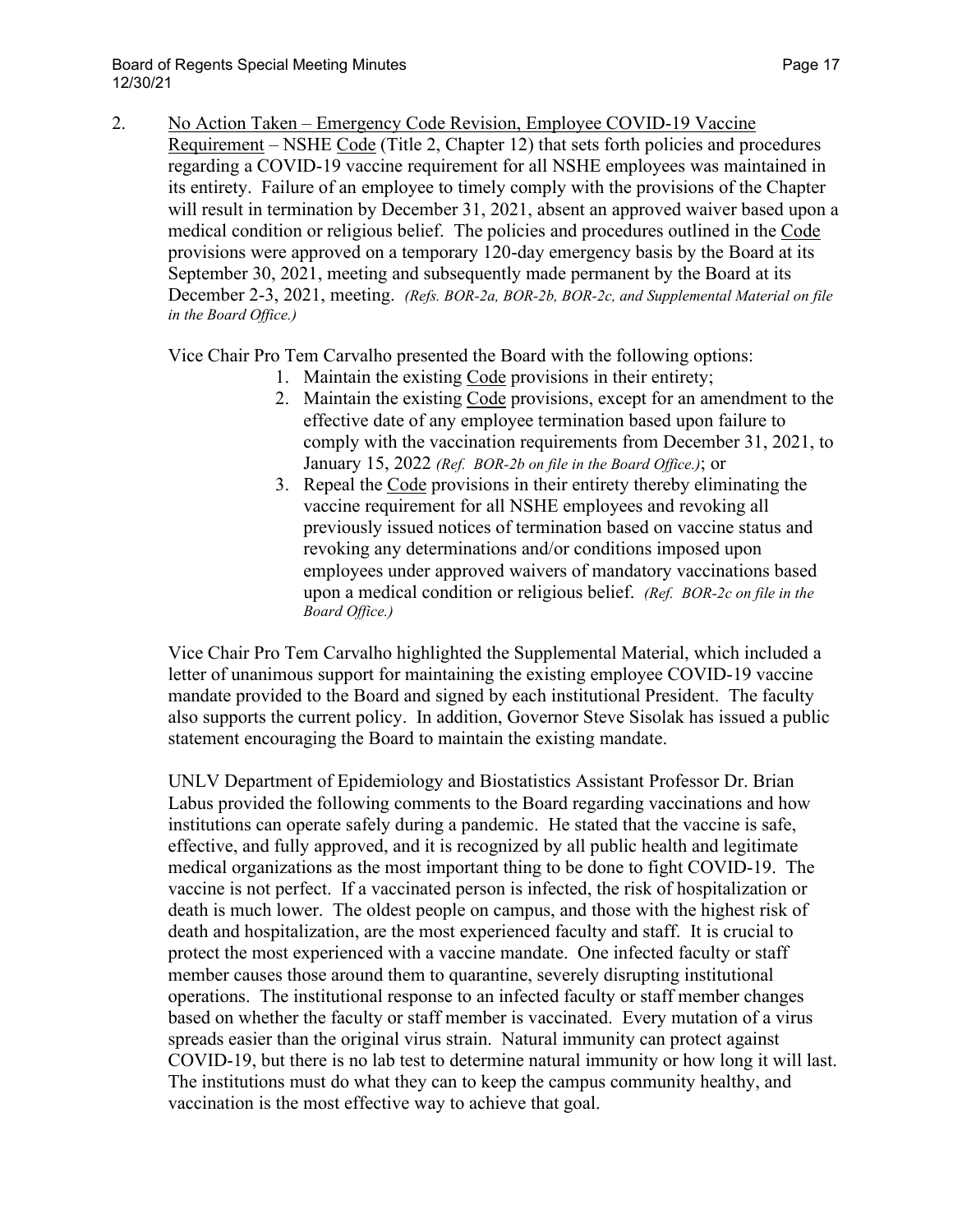Vice Chancellor for Workforce Development and Chief Innovation Officer Caleb Cage, who serves as Co-Chair of the NSHE COVID-19 Task Force and formerly served as the Governor's Director of the Statewide COVID-19 Response, thanked Dr. Labus for his thoughtful remarks and expressed thanks to the institutional teams and campus experts. Vice Chancellor Cage stated he has learned many lessons and, most importantly, we cannot truly predict what will happen in the future. Decisions to be made are just considerations using the best tools to fight COVID-19. As of December 2020, vaccines became that tool. NSHE aims to provide a healthy and safe environment for faculty, staff, and students.

UNR Faculty Senate Chair Dr. Amy Pason asked that the Board consider the employee vaccine policy a workplace safety policy. The majority of full-time faculty have complied with the mandate and view it as a requirement to continue to work at an institution. Removing this appropriate and necessary safety requirement will put faculty at risk. Likewise, repealing or changing deadlines will only disrupt campus operations. The vaccine mandate is a prevention strategy and what faculty want.

Regent Geddes stated this has been debated in detail since June 2020 to provide protections for faculty, staff, and students. The Board has heard from experts that the vaccine is the best way to provide the protection needed on the campuses. It is the Board's responsibility to make sure that as many people as possible on the campuses are vaccinated for the safety of NSHE.

> Regent Geddes moved approval to maintain the existing Code provisions in their entirety. Regent Doubrava seconded.

Regent McMichael stated NSHE must work quickly to get this under control and the only way he believed that could be done is to continue the vaccine mandate.

Regent Carter was concerned this would put the Board and the Legislative Commission out of sync. He also has an issue with firing employees while the students do not have to do that same thing on campus. Therefore, he cannot support the motion.

Regent Moran thanked the experts for providing their recommendations. He asked to hear the Chancellor's recommendation.

Based on the COVID-19 Task Force expertise, Chancellor Melody Rose stated that her recommendation is to maintain the employee vaccine mandate. The best tool to fight COVID-19 is the vaccine. Therefore, she recommended the passage of the motion.

Dr. Labus noted boosters are an essential part of the COVID-19 response, but the country is struggling to get everyone their first two doses. As the virus evolves, the response may change. Dr. Labus explained the two new treatments, including monoclonal antibody treatment to keep people out of the hospital and oral medication to shorten the duration of the virus.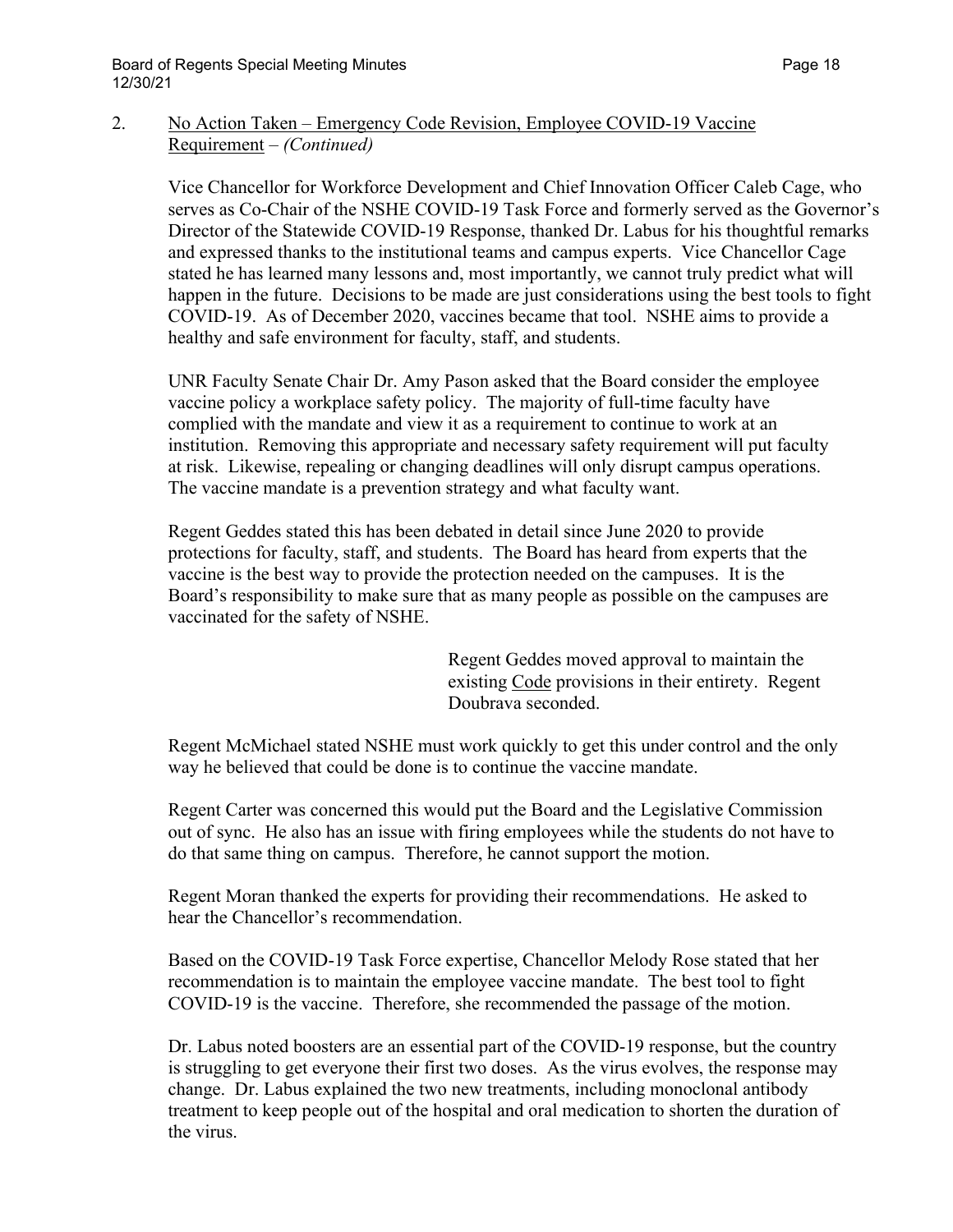## 2. No Action Taken – Emergency Code Revision, Employee COVID-19 Vaccine Requirement – *(Continued)*

Regent Brooks was concerned with the lack of an equitable policy between faculty and students and the termination of unvaccinated faculty.

Regent Boylan didn't believe masks worked. He thought it was foolish to terminate faculty members because of their vaccination status. He was not in favor of the vaccine mandate.

Regent Perkins did not believe a permanent solution should be considered for a fluid situation.

Regent McAdoo thanked all the people that provided public comment, and she committed to reading each submitted comment. She also thanked her constituents that called, emailed, and personally offered their thoughts on the policy. NSHE knows that this is an ever-changing situation. Regents want to do their best while having varying options on how to accomplish it. Regent McAdoo was unwilling to support the motion because she believed the Board should look at it again at the January special meeting to review additional options.

Deputy General Counsel Yvonne Nevarez-Goodson clarified that the existing policy is a permanent Code amendment that includes a provision that says the entire Chapter will be reconsidered at a public meeting of the Board of Regents before the beginning of the Fall 2022 semester.

Dr. Labus stated vaccines are a strategy used to reduce but not eliminate risk.

Regent McAdoo left the meeting.

Regent Brooks recognizes that NSHE has excellent minds at the institutions. However, he did not think it was necessary to implement a policy to protect faculty and staff. Instead, the individual should decide in conjunction with their doctor.

Regent Brooks offered that the Board could determine alternative avenues to proceed if the policy was repealed.

Regent McAdoo entered the meeting.

Regent Geddes emphasized treatments are coming to the market, but they do not prevent the virus. Regent Geddes reiterated this is a permanent policy, but the Board has mandated a policy review before Fall 2022.

Vice Chair Pro Tem Carvalho did not relish the idea of employee terminations. Still, she would prioritize the recommendations and advice of the COVID-19 Task Force that mandatory vaccinations are the most effective manner to ensure the health, safety, and welfare of the campus communities. The Presidents have provided their unanimous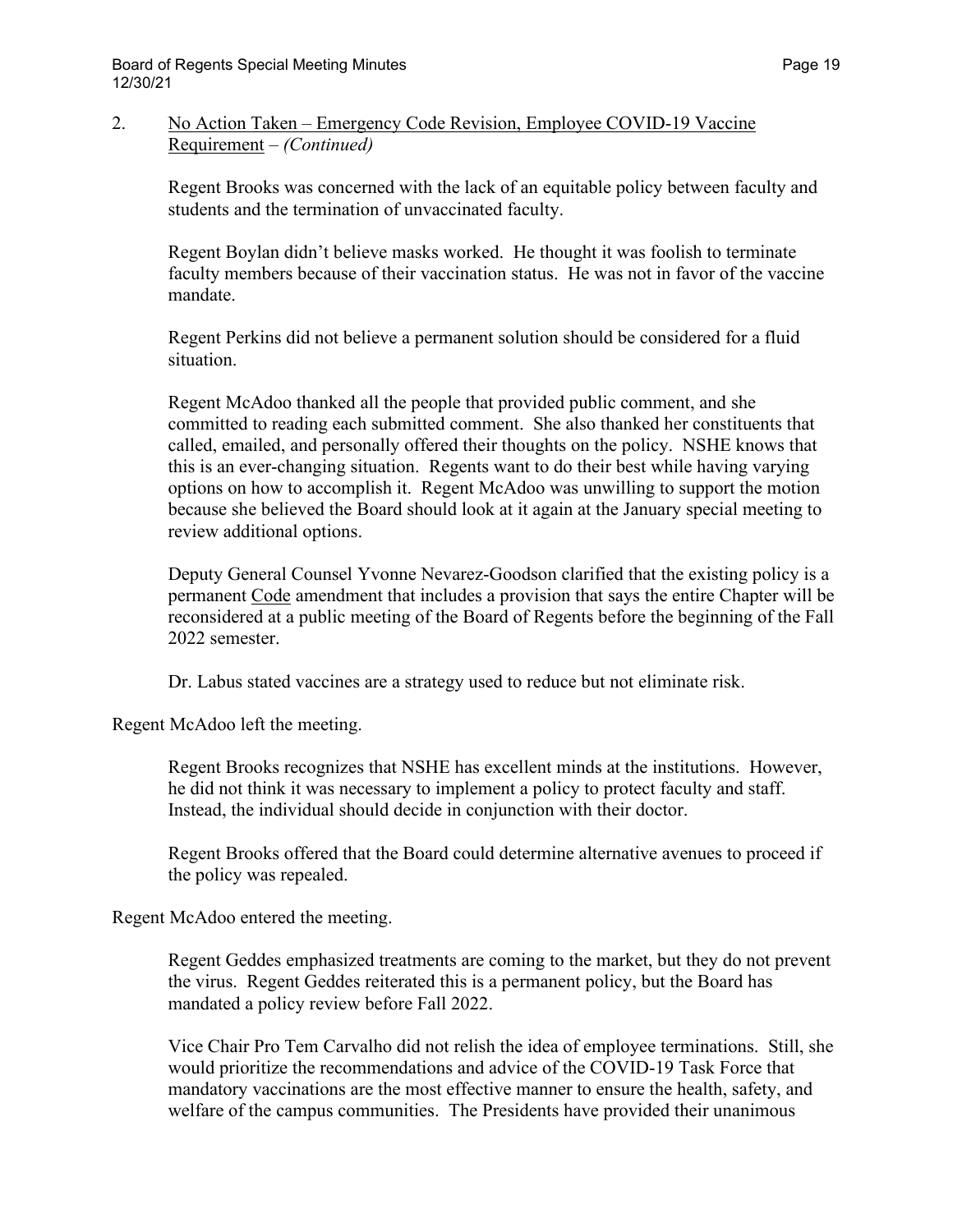## 2. No Action Taken – Emergency Code Revision, Employee COVID-19 Vaccine Requirement – *(Continued)*

support for the Code provisions. She believed that dissenting direction from System leadership and the experts would undermine the System's response to the current situation.

Deputy General Counsel Nevarez-Goodson stated that any agenda item passage would require seven affirmative votes. If an item does not receive seven affirmative votes, it will result in no action taken, and the existing Code provision would remain in place.

> Motion failed via a roll call vote. Chair Pro Tem Del Carlo, Vice Chair Pro Tem Carvalho and Regents Doubrava, Geddes, McMichael, and Moran voted yes. Regents Arrascada, Boylan, Brooks, Carter, McAdoo, and Perkins voted no. Regent Tarkanian was absent.

Deputy General Counsel Nevarez-Goodson acknowledged that another motion could be made before moving forward.

Interim Chief of Staff Keri D. Nikolajewski indicated Chair Pro Tem Del Carlo had texted her she was having difficulty unmuting but that she had voted yes.

Regent Brooks asked if the Board could review the other actions to see whether they could achieve a different outcome. Deputy General Counsel Nevarez-Goodson stated the agenda language presents options that the Board could vote on.

Regent Brooks asked if he could provide a different motion with a fourth option. Deputy General Counsel Nevarez-Goodson stated she believed that would violate the Open Meeting Law since a fourth option would fall outside the scope of options provided. The second option could potentially amend the policy to stay the effective date of terminations until January 15, 2022. It would give the Board the ability to return with new agenda items at the January special meeting.

Regent Brooks was unsure what option two would change besides providing relief of faculty terminations for two weeks. Regent Brooks asked whether another motion could be made if the Code was repealed. Deputy General Counsel Nevarez-Goodson stated the Board's only option tonight would be to repeal the Code in its entirety. She believed there would be potential liabilities and administrative challenges if the intention were to bring it back.

In response to a question from Regent Brooks related to the current provisions, Deputy General Counsel Nevarez-Goodson stated the Board could retain the existing provisions and bring them back for later discussion. However, the faculty terminations would still take effect on December 31, 2021. Therefore, the only way to provide faculty termination relief on December 31, 2021, is to choose option two with the two-week moratorium.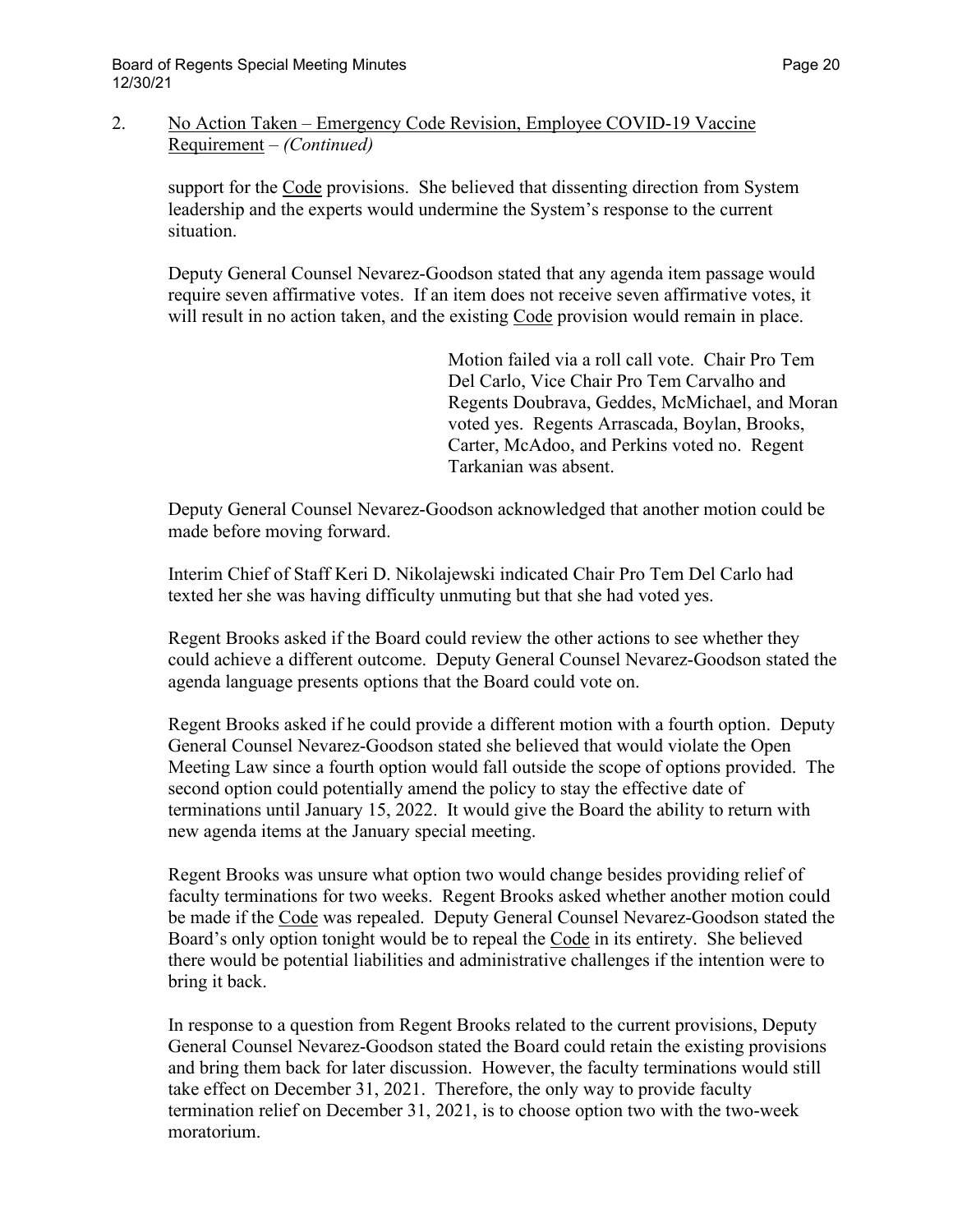## 2. No Action Taken – Emergency Code Revision, Employee COVID-19 Vaccine Requirement – *(Continued)*

Regent McAdoo clarified that if a motion were made for option two, employees would have until January 15, 2022, and the Board could request a new business item for a future agenda. Deputy General Counsel Nevarez-Goodson agreed that there is potential to revisit the issue in January under option two. Option two was included on the agenda because of concerns about not having enough time for stakeholder input.

Regent McAdoo believed that an agenda item with more flexibility might change the outcome.

> Regent Carter moved approval to maintain the existing Code provisions, except for an amendment to the effective date of any employee termination based upon failure to comply with the vaccination requirements from December 31, 2021, to January 15, 2022. Regent Brooks seconded.

Regent Moran noted he would vote no on the motion.

UNLV President Keith E. Whitfield stated this motion would provide a logistical nightmare since notifications have been sent to the employees with terminations beginning tomorrow. In addition, some of the employees have already left since receiving their notice.

CSN President Federico Zaragoza clarified the current policy allows faculty that have received a termination notice a window to request reinstatement.

NSC President DeRionne Pollard stated the institutions had worked diligently to implement the Board's policy. The policy's intent was to ensure the campuses were the safest place for students and employees. There are procedures to demonstrate that the employee obtained the vaccination series and an appeal process for religious and medical exemptions. The date of termination is tomorrow. Operationally, revisiting this for January 15, 2022, is highly problematic and sends a mixed message about the intent of the policy and NSHE's commitment to public health.

DRI President Kumud Acharya agreed with his colleagues.

GBC President Joyce M. Helens stated the institutions had followed all procedures, and the deadline is tomorrow. As was indicated, there is an available opportunity for employees to appeal the decision.

WNC Officer in Charge J. Kyle Dalpe also believed there would be operational chaos with a two-week delay. Employees who did not necessarily want to receive the vaccine did receive it to keep their jobs.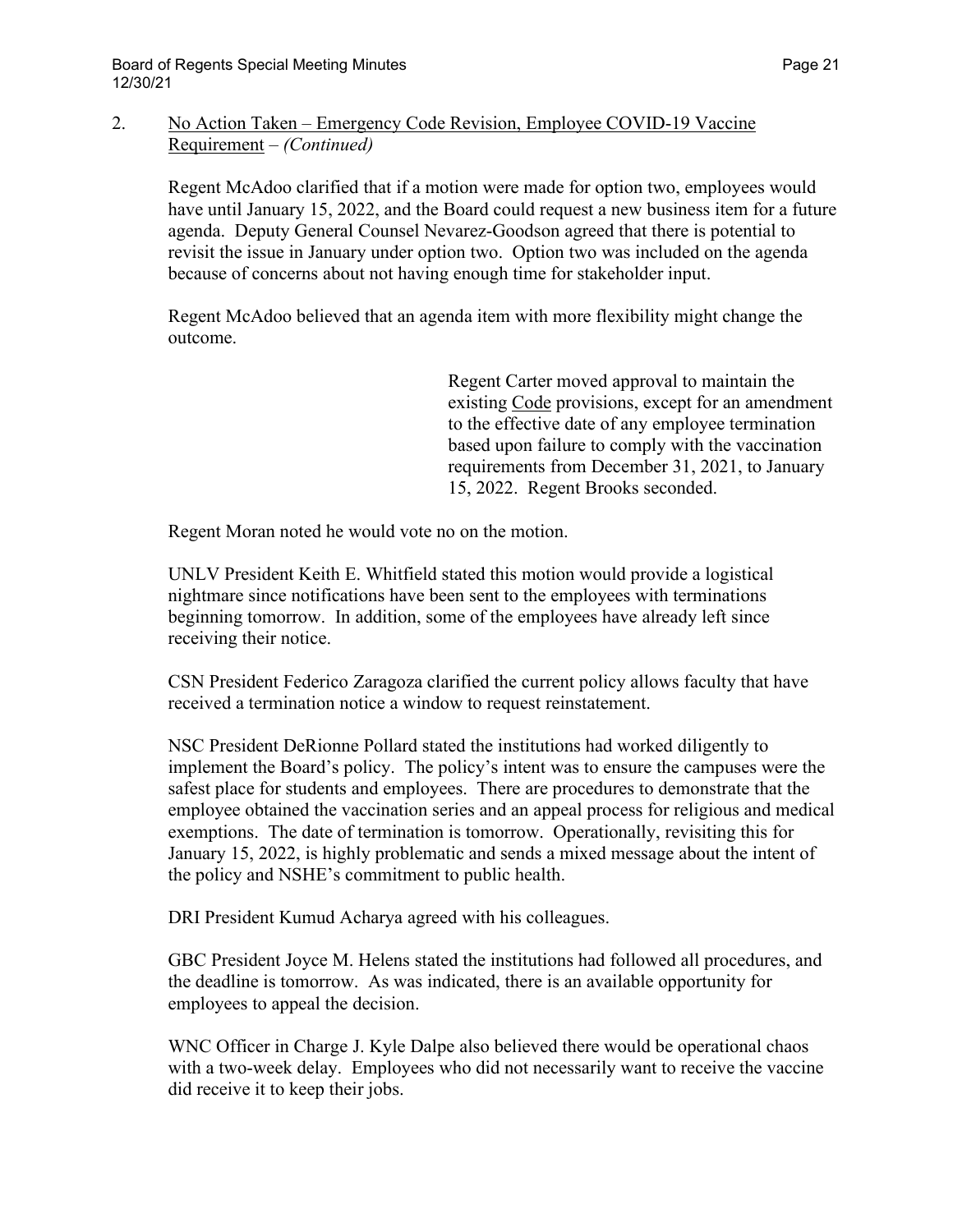## 2. No Action Taken – Emergency Code Revision, Employee COVID-19 Vaccine Requirement – *(Continued)*

TMCC Officer in Charge Elena Bubnova stated an overwhelming number of faculty have worked to comply with the mandate. Therefore, a reversal of the mandate would send a mixed message and potentially cause talented faculty to take their talents elsewhere.

Regent Geddes stated two weeks does nothing but cause confusion. Only 379 faculty members are not vaccinated, and each has 30 days to comply with the mandate. He was opposed to the motion on the floor.

Regent McAdoo stated considering what the Presidents shared, she would vote no on the motion.

UNLV Faculty Senate Chair Sumpter shared her concern that Regents did not know a reconsider date was included in the original mandate. The percentage of unvaccinated employees is 2.5 percent. The remainder of the faculty and staff should be protected.

> Motion failed via a roll call vote. Regents Boylan, Brooks, and Carter voted yes. Chair Pro Tem Del Carlo, Vice Chair Pro Tem Carvalho and Regents Arrascada, Doubrava, Geddes, McAdoo, McMichael, Moran, and Perkins voted no. Regent Tarkanian was absent.

Deputy General Counsel Nevarez-Goodson clarified Title 2, Chapter 12 will remain in effect in its entirety, meaning that any unvaccinated employee who has not complied with the requirements outlined in the Chapter will be terminated effective December 31, 2021.

3. Approved – Letter of Support for Student COVID-19 Vaccinations – The Board directed the Chancellor, in consultation with Chair Pro Tem Carol Del Carlo, to draft a letter in support of COVID-19 vaccinations for NSHE students addressed to the appropriate governing bodies with jurisdiction to impose vaccine requirements and to bring the draft letter forward for the Board's consideration and approval at the January 14, 2022, meeting. *(Ref. BOR-3 on file in the Board Office.)*

Vice Chair Pro Tem Carvalho stated the Board of Regents did not have the legal authority to impose a mandatory COVID-19 vaccination requirement for students. However, the COVID-19 Task Force, the Governor's COVID-19 Medical Advisory team, and other medical and scientific experts have regularly advised the Board of their views that vaccines should be mandatory to protect the health and safety of campus communities. Therefore, based upon the advice and the decision of the Legislative Commission not to approve the mandatory permanent regulation, this agenda item asks whether the Board supports a student COVID-19 vaccine mandate and, if so, to issue a letter of support.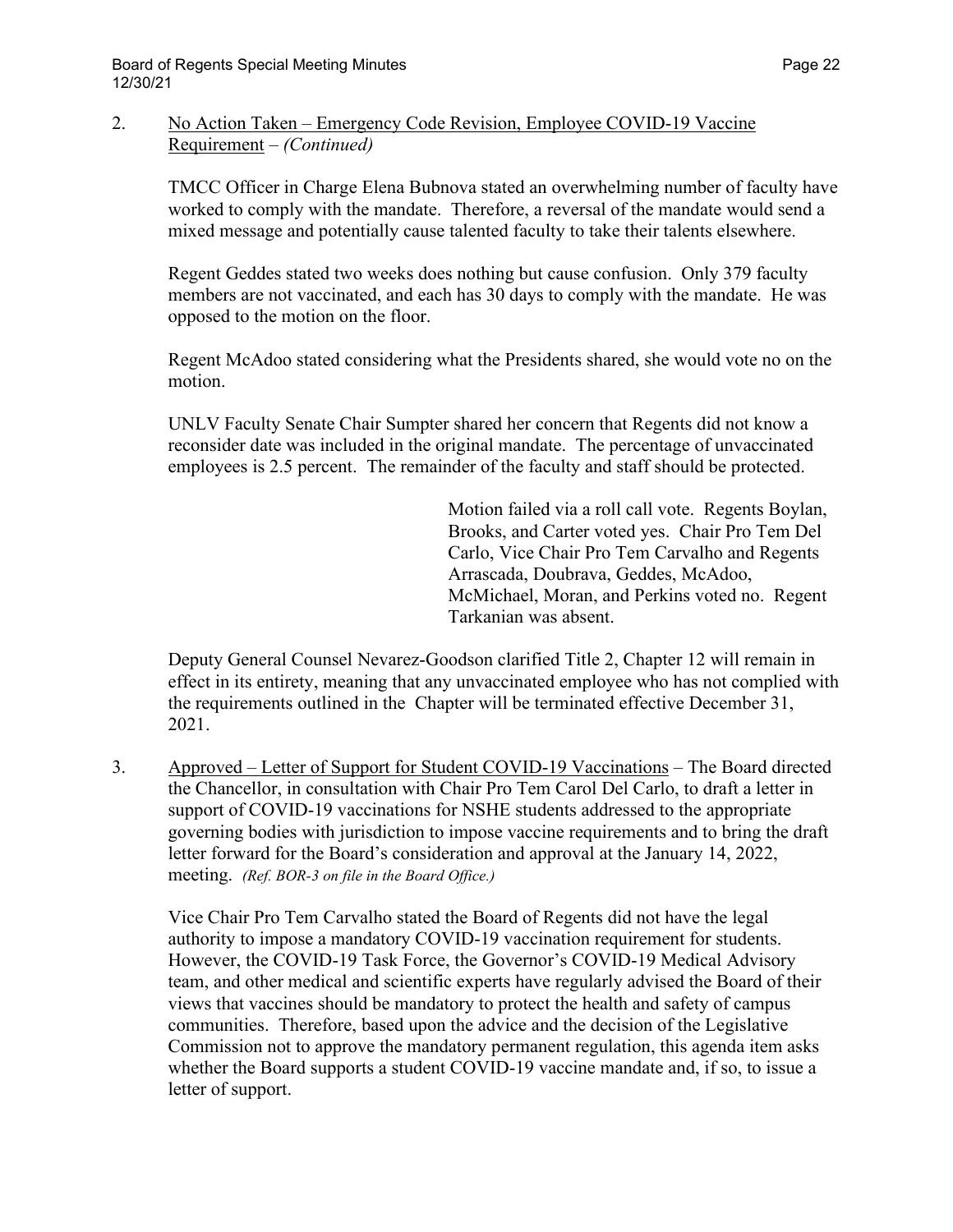### 3. Approved – Letter of Support for Student COVID-19 Vaccinations – *(Continued)*

Regent Geddes supported a student COVID-19 vaccine mandate and asked that all other measures in effect before the vaccine was available be reinstated on the campuses.

Chancellor Rose shared that she has already scheduled a meeting with the COVID-19 Task Force to evaluate the very fluid current situation and hear recommendations related to the safety of faculty, staff, and students. The Task Force will then meet with the Presidents on Wednesday to decide on mitigation measures before the beginning of the Spring 2022 term.

Chancellor Rose stated NSHE Chief General Counsel has made it clear that the Board has the authority to pursue mitigation measures.

> Regent McMichael moved approval to direct the Chancellor, in consultation with Chair Pro Tem Carol Del Carlo, on behalf of the Board of Regents, to issue a letter in support of COVID-19 vaccinations for students attending any NSHE institution to the appropriate governing bodies with jurisdiction to impose vaccine requirements including, without limitation, the Governor, Nevada Board of Health and Nevada Legislature. Regent Doubrava seconded.

Regent Brooks offered a friendly amendment that once the letter is complete, it be provided to the Regents before it is distributed.

Regent McMichael accepted the friendly amendment.

Regent Doubrava appreciated the request but did not believe it was the most efficient way to be done.

> Regent Doubrava did not accept the friendly amendment.

Deputy General Counsel Nevarez-Goodson stated that the reason the item was written was to direct the Chancellor, in consultation with the Chair Pro Tem, to issue a letter of support, which effectively says the Board supports a student vaccine mandate. She believed it would be problematic under the Open Meeting Law for the Board to deliberate behind the scenes on the terms of the letter.

Regent Brooks clarified that his friendly amendment was not to edit or discuss the letter but simply that the Regents would see it before it was submitted.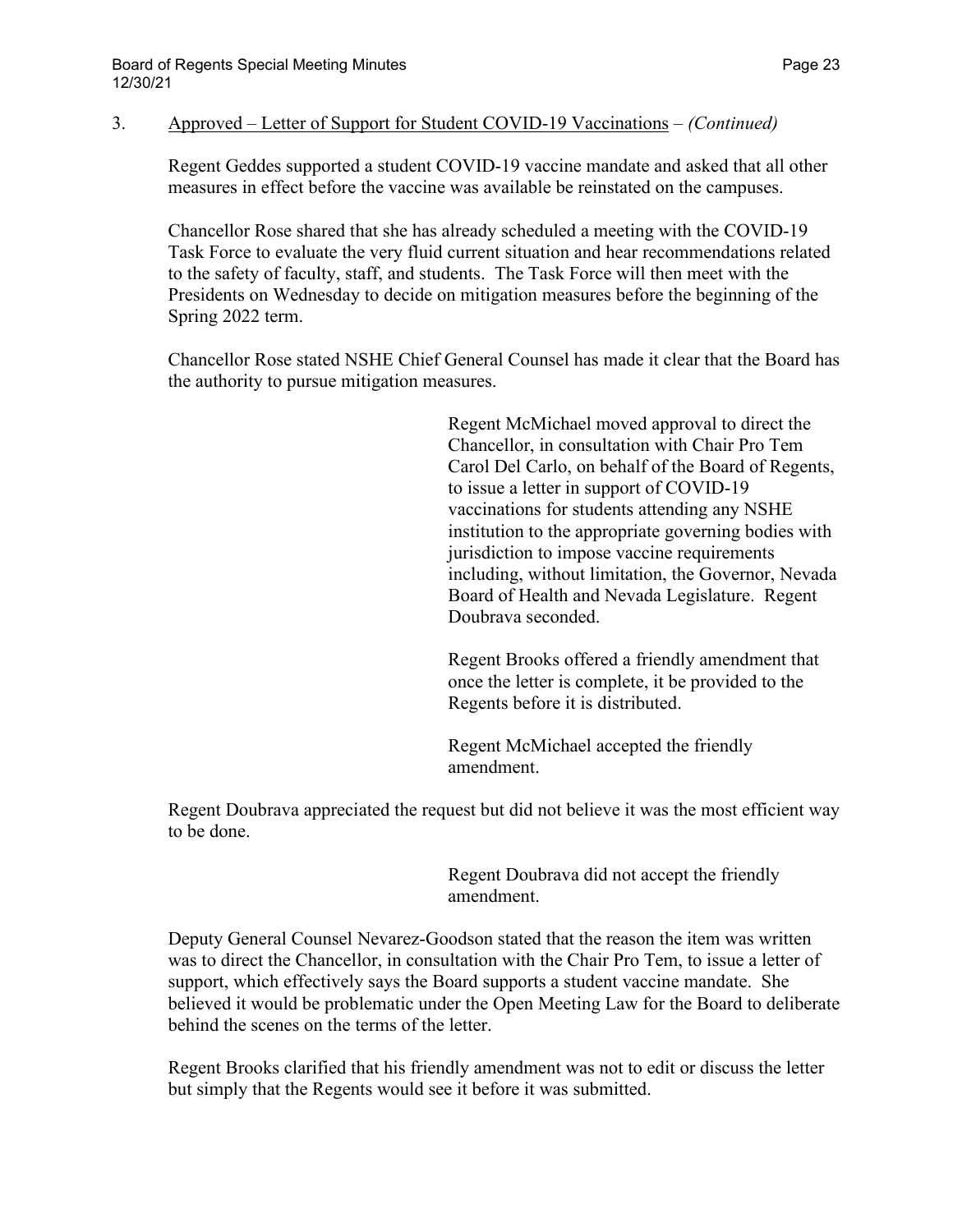#### 3. Approved – Letter of Support for Student COVID-19 Vaccinations – *(Continued)*

Regent Doubrava appreciated Regent Brooks' perspective. However, the Board should have confidence in the Chancellor and Chair Pro Tem to make sure the letter is concise and states the Board's support.

> Regent Doubrava did not accept the friendly amendment.

Regent McMichael withdrew his acceptance of the friendly amendment.

UNR Faculty Senate Chair Pason stated the Faculty Senate Chairs support a student vaccine mandate. She underscored faculty teaching conditions, which makes a student mandate necessary.

Regent McAdoo agreed that the Regents should see the letter before it is distributed.

Regent McAdoo offered a friendly amendment for the draft letter to be brought back for the Board's consideration and approval at the January 14, 2022, meeting.

Regents McMichael and Doubrava accepted the friendly amendment.

Regent Boylan stated he did not support a student vaccine mandate. However, he did believe that if something was sent out from the Board, the Regents should review it.

UNLV GPSA President Nicole Thomas was concerned that the Board was arguing over sending the letter while students and instructors must be back in the classroom in two weeks.

UNR ASUN President Austin Brown stated that student engagement was better than anticipated for the winter semester. Students are excited to be back on campus but want to be back together safely. On behalf of 17,000 University of Nevada, Reno undergraduate students, he can say that the only way to continue safe in-person instruction and activities is to ensure peers, faculty, and staff are all doing their part by being vaccinated.

Regent Geddes did not believe the friendly amendment was necessary. He thought the Chancellor and Chair Pro Tem were looking for assurance that the Board supports a student vaccine mandate.

Chancellor Rose clarified conversations related to the student vaccine mandate are happening now. She will continue to be neutral on the issue until there is clear direction from the Board.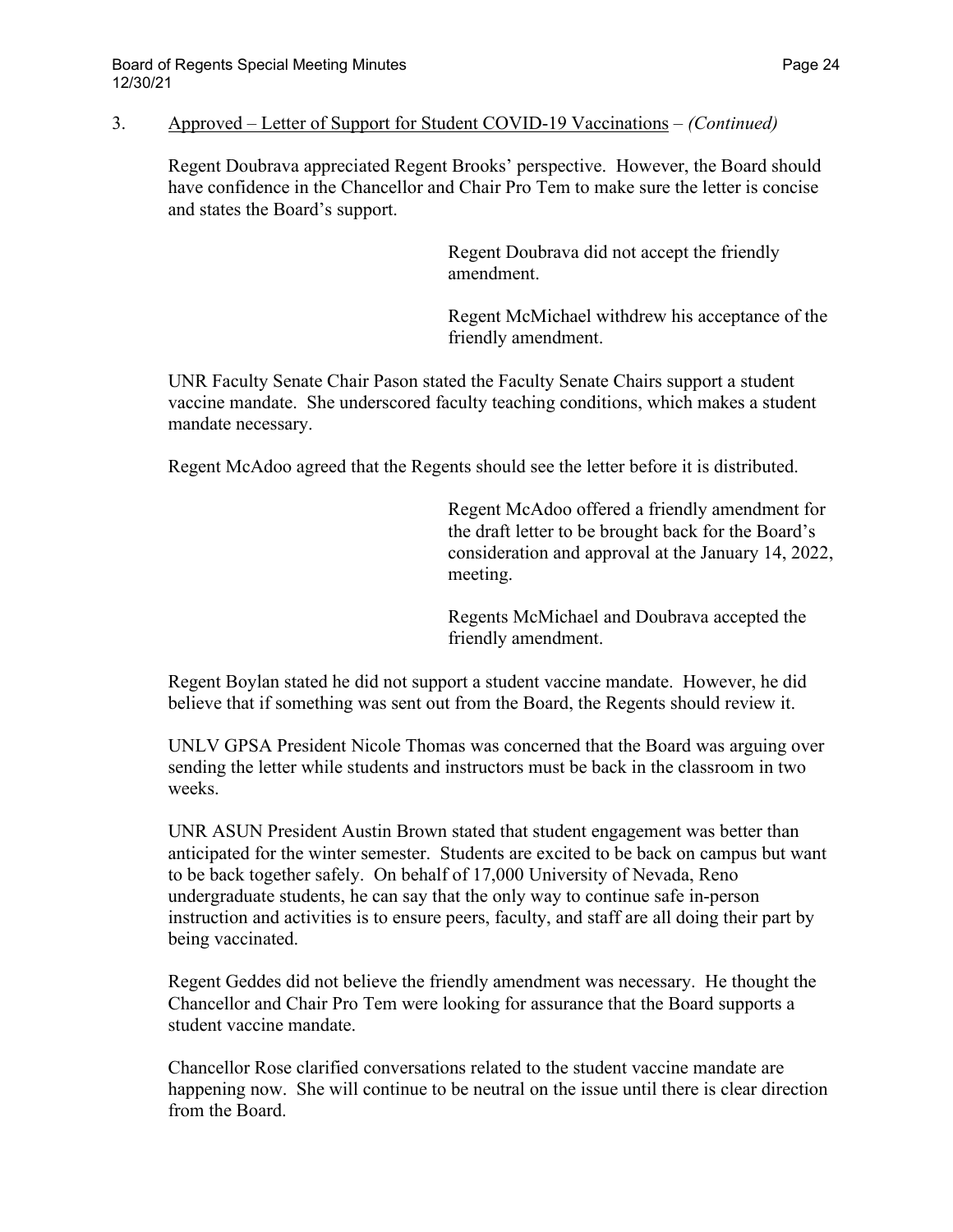## 3. Approved – Letter of Support for Student COVID-19 Vaccinations – *(Continued)*

Motion carried via a roll call vote. Chair Pro Tem Del Carlo, Vice Chair Pro Tem Carvalho, and Regents Arrascada, Carter, Doubrava, Geddes, McAdoo, McMichael, Moran, and Perkins voted yes. Regents Boylan and Brooks voted no. Regent Tarkanian was absent.

Deputy General Counsel Nevarez-Goodson confirmed for the record that Chair Pro Tem Del Carlo's votes on prior matters were recorded in writing with Interim Chief of Staff Nikolajewski.

The meeting recessed at 8:53 p.m. and reconvened at 8:59 p.m. with all members present except Regent Tarkanian.

4. Information Only – New Business – None.

## 5. Information Only – Public Comment

Doug Unger provided the "Petition for Safe NSHE Campuses," an open petition by faculty, staff, students, and family members of NSHE sponsored by the Nevada Faculty Alliance with over 3,400 signatures in favor of continued vaccination requirements for state employees.

Remington Longley urged the Board to reconsider its vote on the Employee COVID-19 Vaccine Requirement to extend the effective date of any employee to January 15, 2022, so the agenda item could be revisited with all board members present.

Olivia Cheche was happy to see that the employee vaccine mandate will remain in place but unhappy that the Board could not express united support for a student vaccine mandate.

Natalie McMahon did not understand how the Board could make light of the 379 employees that would lose their jobs on December 31, 2021. Further, she did not understand why she would need to test when she never sets foot on campus or works with students.

Sofia Takhtadjian stated that mentioning an absent Regent's possible vote violates the Open Meeting Law. Each Regent should be voting for those they represent.

Robert Bellucci voiced his disappointment in the Regents. The Regents should be considering the well-being of those they represent.

Zachary Johnigan urged the Board to reconsider its vote on the Employee COVID-19 Vaccine Requirement and repeal the Code provisions entirely, eliminating the vaccine requirement for all NSHE employees and revoking all previously issued notices of termination based on vaccine status.